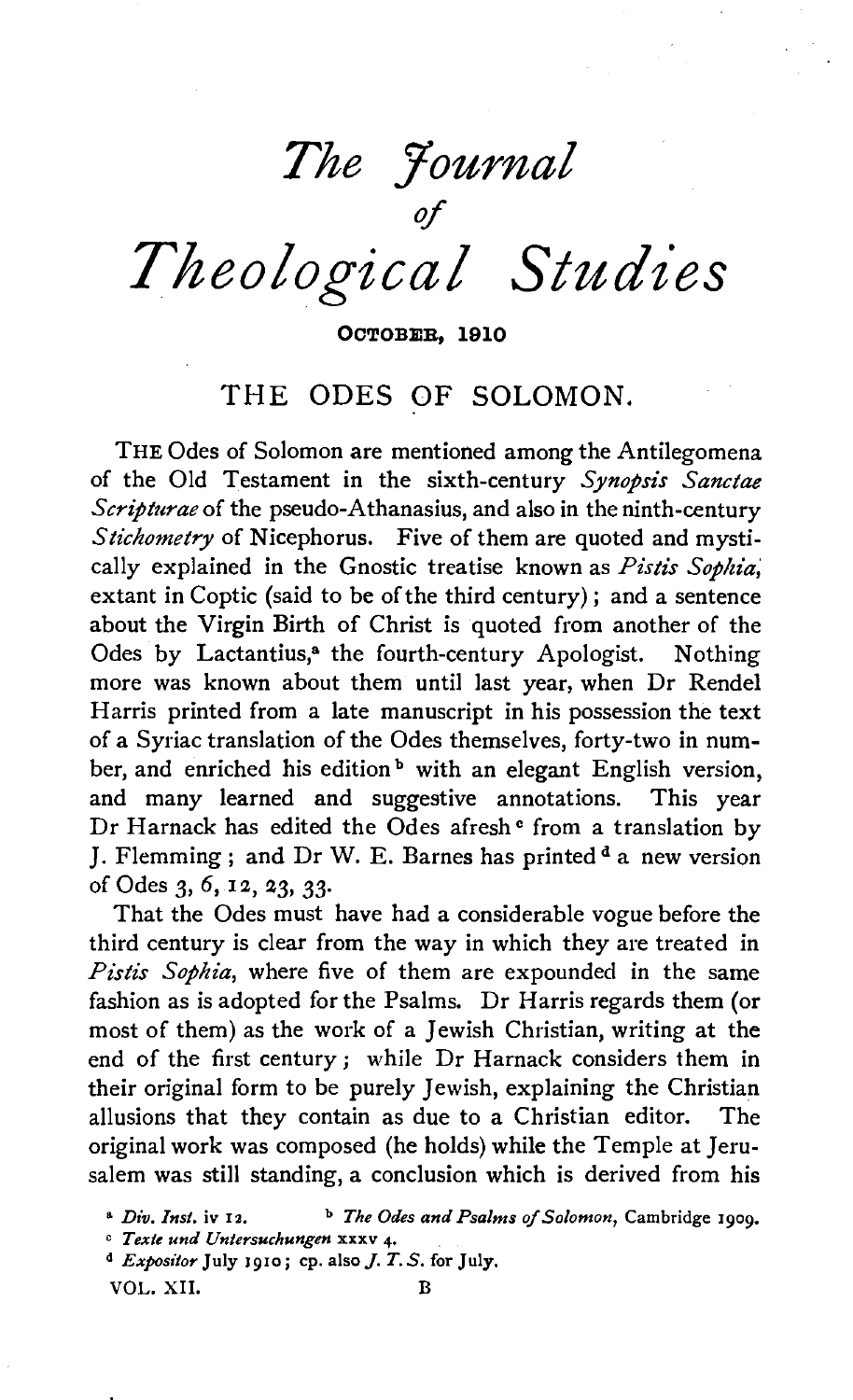interpretation of the opening sentences of Ode 4 ; and he fixes the date of the Christian interpolator and of the Odes in their present form at *circ.* A.D. 100.

The New Testament is not quoted *totidem verbis;* but the Messiahship of our Lord, His Virgin Birth, and His Baptism are among the topics introduced. The doctrine of the Word which the Odes express is remarkable, offering many affinities with the Johannine teaching ; and if Dr Harnack's view of their provenance and date be accepted, the Odes provide a highly significant link between the Jewish Wisdom literature and the Christian doctrine of the Logos. From beginning to end there is no mention of sin, repentance, or forgiveness ; the leading thought is the joy of the soul which has found its rest in God. There is no trace of Gnosti· cism, nor (as it would seem) of any other form of heretical teaching ; but the cryptic and allusive language which is employed makes the task of interpretation a difficult one.

' Of Sacraments,' says Dr Harris, ' the Odes do not seem to know much,'<sup>a</sup> and Dr Harnack takes the same view. This suggests a line of investigation which has not, perhaps, been pursued far enough by the learned editors, and I have collected in this essay a number of the allusions, which the Odes seem to me to contain, to Christian beliefs about baptism and to the cere· monies with which the rite was accompanied as far back as we can trace its details. Whether the Odes were originally composed for use in public worship, or were, at the first, private meditations on the spiritual life, the idea at the heart of them seems to be the joy and the privilege of the new-made Christian ; and this appears in so many forms that it is possible that they are nothing more or less than *Hymns of the Baptized*. At any rate, the thought of baptism gives the clue to the interpretation of many passages, some of which have as yet received no explanation from the editors.

That it was a custom in the early Church to receive the newly baptized with Psalmody and singing is stated by Gregory Nazianzen; <sup>b</sup> and we possess, among the works of Ephraim Syrus, a collection of hymns sung on the Feast of Epiphany,<sup>e</sup> which are

<sup>&</sup>amp; I. c. p. 77· b *Oratio* xl 46: cp. Cyr. Hier. *Procat.* 15.

<sup>•</sup> An English translation by Rev. A. E. Johnston is printed in Dr Gwynn's edition of Ephraim *(Nicene and Post-Nicene Fathers* vol. xiii p. 265).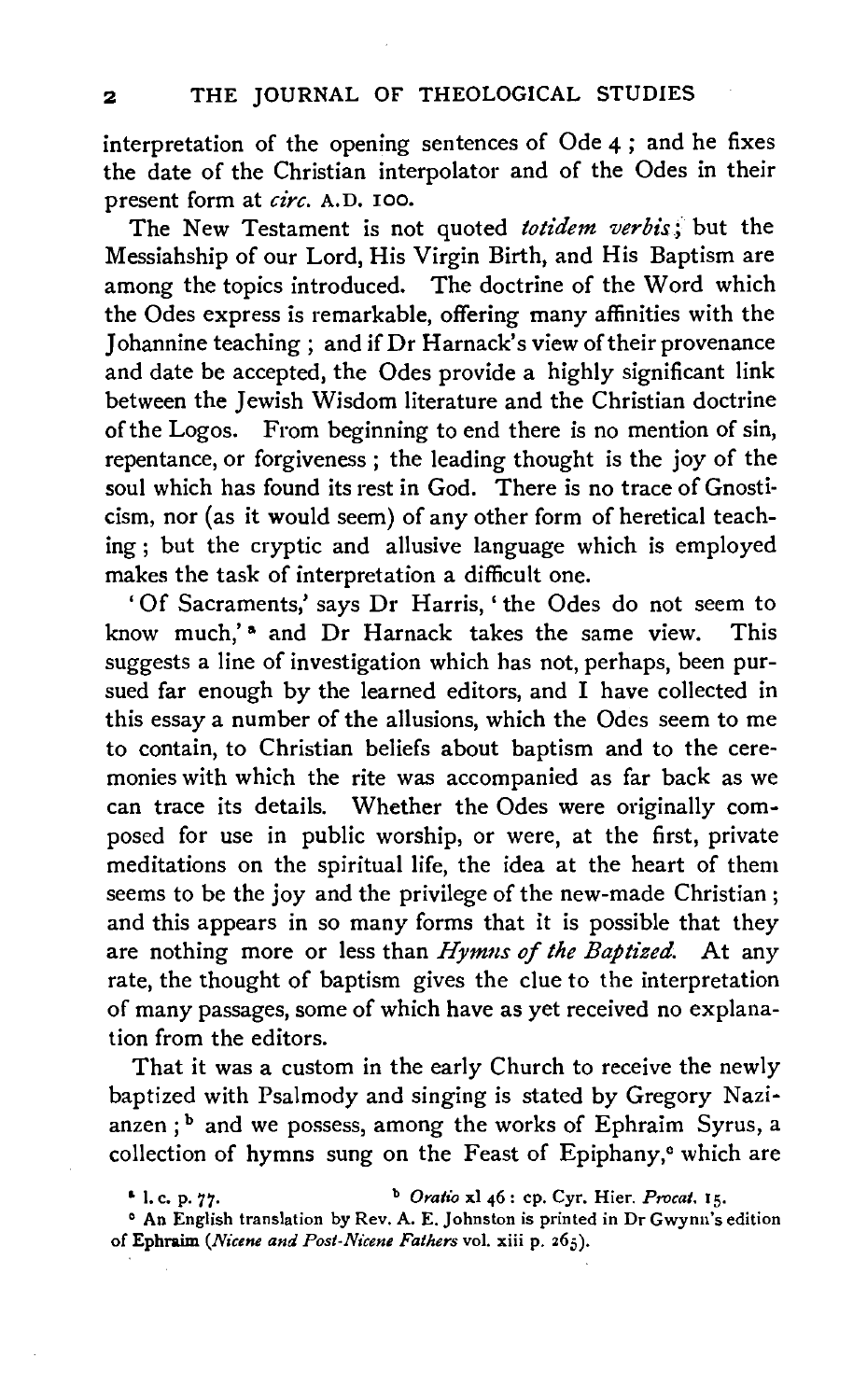placed in the mouths of those just admitted to baptism, and express the joy of the Christian soul. They present many striking resemblances to the Odes which we are studying,<sup>8</sup> at once in their spiritual exaltation and in their mystical allusiveness. I shall quote here the most remarkable of them, No. 13 of the series, from Dr Gwynn's edition.

## ST EPHRAIM:

## HYMN OF THE BAPTIZED.

 $(Resp. - B$ rethren, sing praises, to the Son of the Lord of all; Who has bound for you crowns, such as kings long for !)

r. Your garments glisten, my brethren, as snow;—and fair is your shining in the likeness of Angels !

2. In the likeness of Angels, ye have come up, beloved,—from Jordan's river, in the armour of the Holy Ghost.

3. The bridal chamber that fails not, my brethren, ye have received; -and the glory of Adam's house to-day ye have put on.

4· The judgement that *came* of the fruit, was Adam's condemnation : -but for you victory, has arisen this day.

5. Your vesture is shining, and goodly your crowns :- which the Firstborn has bound for you, by the priest's hand this day.

6. Woe in Paradise, did Adam receive :- but you have received, glory this day.

7. The armour of victory, ye put on, my beloved  $:$ —in the hour when the priest, invoked the Holy Ghost.

8. The Angels rejoice, men here below exult :- in your feast, my brethren, wherein is no foulness.

9. The good things of Heaven, my brethren, ye have received: $\leftarrow$ beware of the Evil One, lest he despoil you.

Io. The day when He dawned, the Heavenly King :- opens for you His door, and bids you enter Eden.

II. Crowns that fade not away, are set on your heads :---hymns of praise hourly, let your mouths sing.

12. Adam, by means of the fruit, *God* cast forth in sorrow :- but you He makes glad, in the bridechamber of joy.

13. Who would not rejoice, in your bridechamber, my brethren?for the Father with His Son, and the Spirit rejoice in you.

14. Unto you shall the Father, be a wall of strength :- and the Son a Redeemer, and the Spirit a Guard.

15. Martyrs by their blood, glorify their crowns :- but you our Redeemer, by His Blood glorifies.

• The hymns of Cosmas of Jerusalem (Migne *Patr. Gr.* xcviii 462 ff) also present certain similarities in tone to our Odes.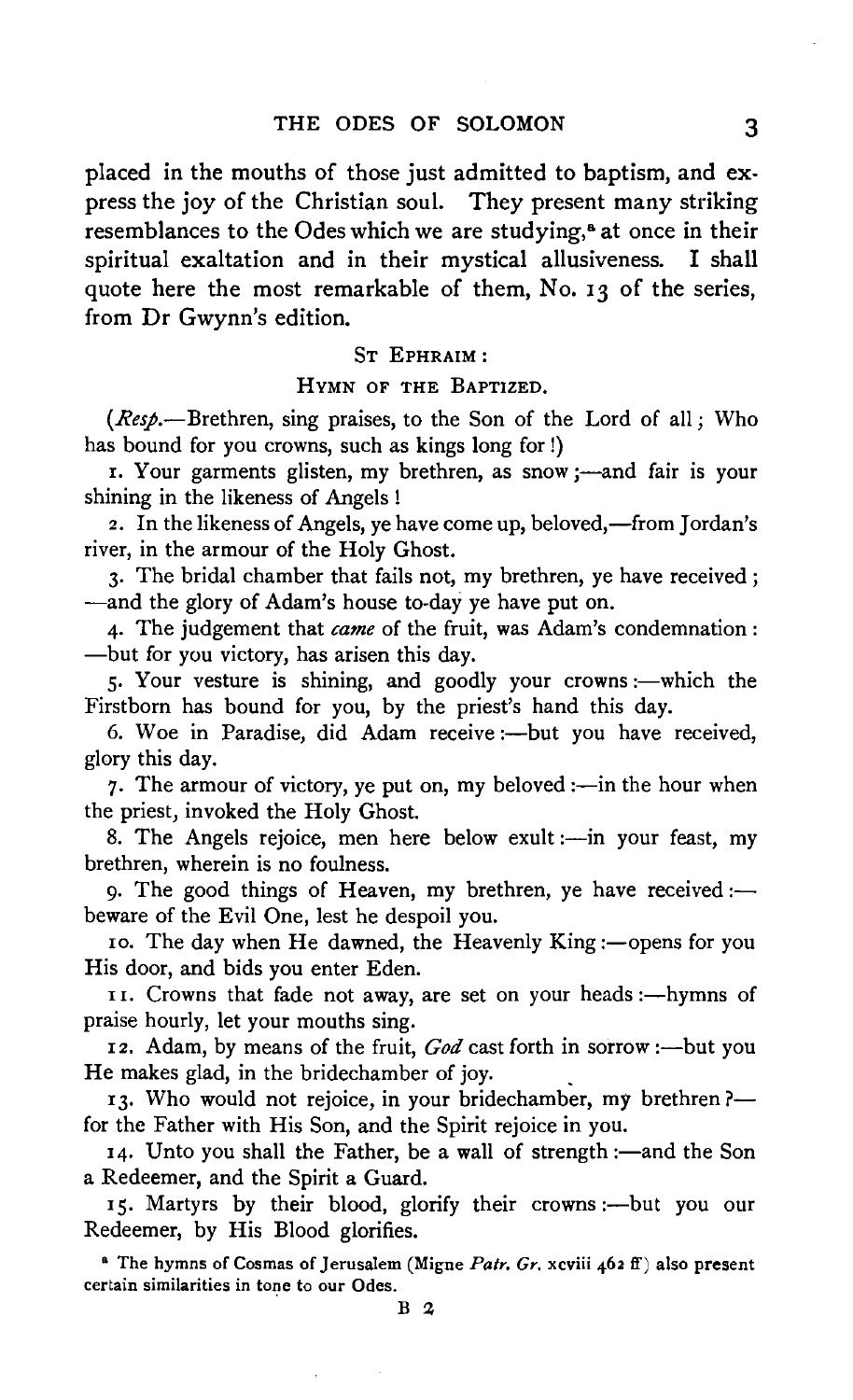$\cdot$  16. Watchers and Angels, joy over the repentant :- they shall joy over you, my brethren, that unto them ye are made like.

17. The fruit which Adam, tasted not in Paradise :- this day in your mouths, has been placed with joy.

18. Our Redeemer figured, His Body by the tree :- whereof Adam tasted not, because he had sinned.

19. The Evil One made war, and subdued Adam's house :- through your baptism, my brethren, lo ! he is subdued this day.

20. Great is the victory, but to-day you have won :- if so be ye neglect not, you shall not perish, my brethren.

21. Glory to them that are robed, glory to Adam's house !- in the birth that *is* from the water, let them rejoice and be blessed.

22. Praise to Him Who has robed, His Churches in glory !- glory to Him Who has magnified, the race of Adam's house.

This hymn takes up thoughts which have already been expressed in the baptismal rite, and puts them into verse. It is worth while to compare it with a rubric and prayer in a Latin translation of a rite ascribed to Severus the Monophysite Patriarch of Antioch  $(512-519 \text{ A.D.})$ ." After the Eucharist is given to the neophytes, there follows the rubric 'et sertis coronat eos . . . et dicunt *hymnum hunc:* Fratres, canite gloriam Filio Domini universorum qui coronam vobis nexuit, quam reges desiderarunt. Illustrate vestimenta vestra, et *candidi estote ut nix* : et splendores vestri instar angelorum luceant. *Instar angelorum ascendistis, charis*simi, e Iordane fluvio per virtutem Spiritus Sancti. Coronas haud *marcescentes, fratres, accepistis:* et *gloriam Adae hodie induistis. Fructus, quem Adam in paradiso non gustavit, hodie in oribus vestris positus est* . . .'

It will be seen that verses  $I$ ,  $2$ ,  $3$ ,  $II$ ,  $I$ 7 of Ephraim's hymn reproduce the language of the hymn which has been cited from the baptismal rite. Certainly this rite, as quoted, is of a much later date than Ephraim, and it may even be that the language of the hymn has been borrowed from Ephraim, rather than *vice versa;* but it is not to be doubted that the imagery of the hymn was originally derived from the details of the baptismal ritual, and the beliefs about the joys of the baptized, prevalent in Ephraim's day. The white robes of the neophytes, the crowning of them with garlands, the idea that the fruit of the tree of life, forbidden to Adam, is offered to the baptized Christian-these are the thoughts which

a Denzinger *Rilus Onent.* i p. 315; cp. Assemani *Cod. Liturg.* iii 166, I8l.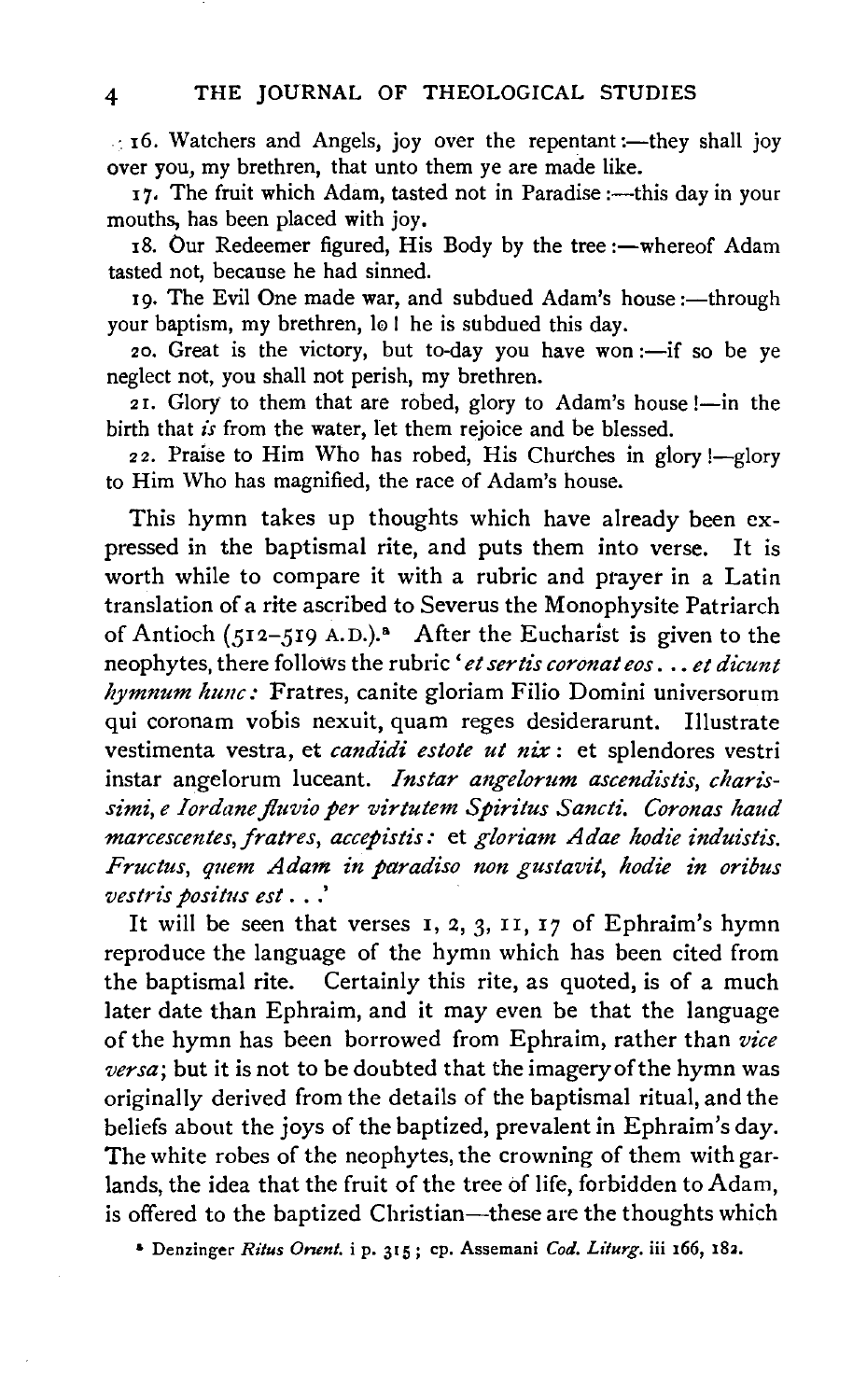lie behind the hymn of Ephraim. We shall find that these and similar thoughts lie behind the phrases of our Odes, which I now proceed to examine. The quotation from Ephraim has served to shew that hymns of the Syrian Church were sometimes composed in this way, and that it is worth while, when we meet with a new hymn, to examine it for traces of baptismal ideas.

In our Oqes two or three phrases challenge attention at once, when the possibility that they are baptismal hymns has been suggested. Take the word *illuminated.* That baptism is an illumination of the soul is an idea that goes back to Heb. vi 4, and is a commonplace in early Christian literature. Baptism is and is a commonplace in early Christian literature.  $φωτισμός<sup>a</sup>$  and the baptized are  $φωτισθέντες$ , *illuminati*. Thus the language of Ode  $3^{63}$  'Although I was a son of man, I was named *the illuminate*, the son of God',<sup>b</sup> receives a simple explanation. Dr Harris rightly observes that the words which follow shew that this sentence is not to be understood of Christ ; but he has not caught the baptismal reference.° Compare also Ode 343 'there is no storm in the depth of the illuminated thought'; Ode  $32<sup>1</sup>$  ' to the blessed there is light from Him that dwells in them'; Ode  $41<sup>6</sup>$  'Let our faces shine in His light'; and Ode 10<sup>7</sup>.

The newly· baptized were clad in white robes, or 'robes of light' as they are called by Cyril of Jerusalem in his Catechetical Lectures<sup>d</sup> and by Gregory Nazianzen.<sup>8</sup> So in Ode 21<sup>2</sup> the singer exclaims 'I put off darkness and clothed myself with light'; 'in me there shall be nothing that is not bright' (Ode  $2.5$ <sup>7</sup>). We saw above that this ceremony was also alluded to in Ephraim's hymn.

The last quotation from Ode 25 is followed by a phrase to which Dr Harris devotes much attention f: 'I was clothed with the covering of Thy Spirit, and Thou didst remove from me my *raiment of skin.'* s He connects the phrase with a various reading in Gen. iii 21 : 'coats of light' for 'coats of skin'. But the true explanation is much simpler<sup>b</sup>: the reference of the Odist is

a Cp. Justin Mart. *Apol.* i 61 ; Clem. Alex. *Paed.* i 6. 25; Greg. Naz. *Oratio* xi 4·

 $b$  Here, and throughout, the version given is that of Dr Harris, save that in a few instances Dr Barnes's rendering has been preferred.<br><sup>4</sup> *Procat*. 16 *Evovia*  $\phi$  *Over Elvov* p. 28.

 $^{\circ}$  *Oratio*  $7 \frac{1}{2} \mu \phi \omega$ reios  $\frac{1}{2} \frac{1}{2} \frac{1}{2}$ . r. p. 66.

<sup>8</sup> Schwartze translates the Coptic version of this (in *Pistis Sophia*) 'fui super vestes pelliceas'; of which Drs Ryle and James have given a free translation *(Psalms of Solomon p. 159) επενδύθην στολήν τιμίαν.* This conceals the allusion.

<sup>h</sup> Cp. Origen *in Gen*. iii 21, who says that the 'coats of skin' represent the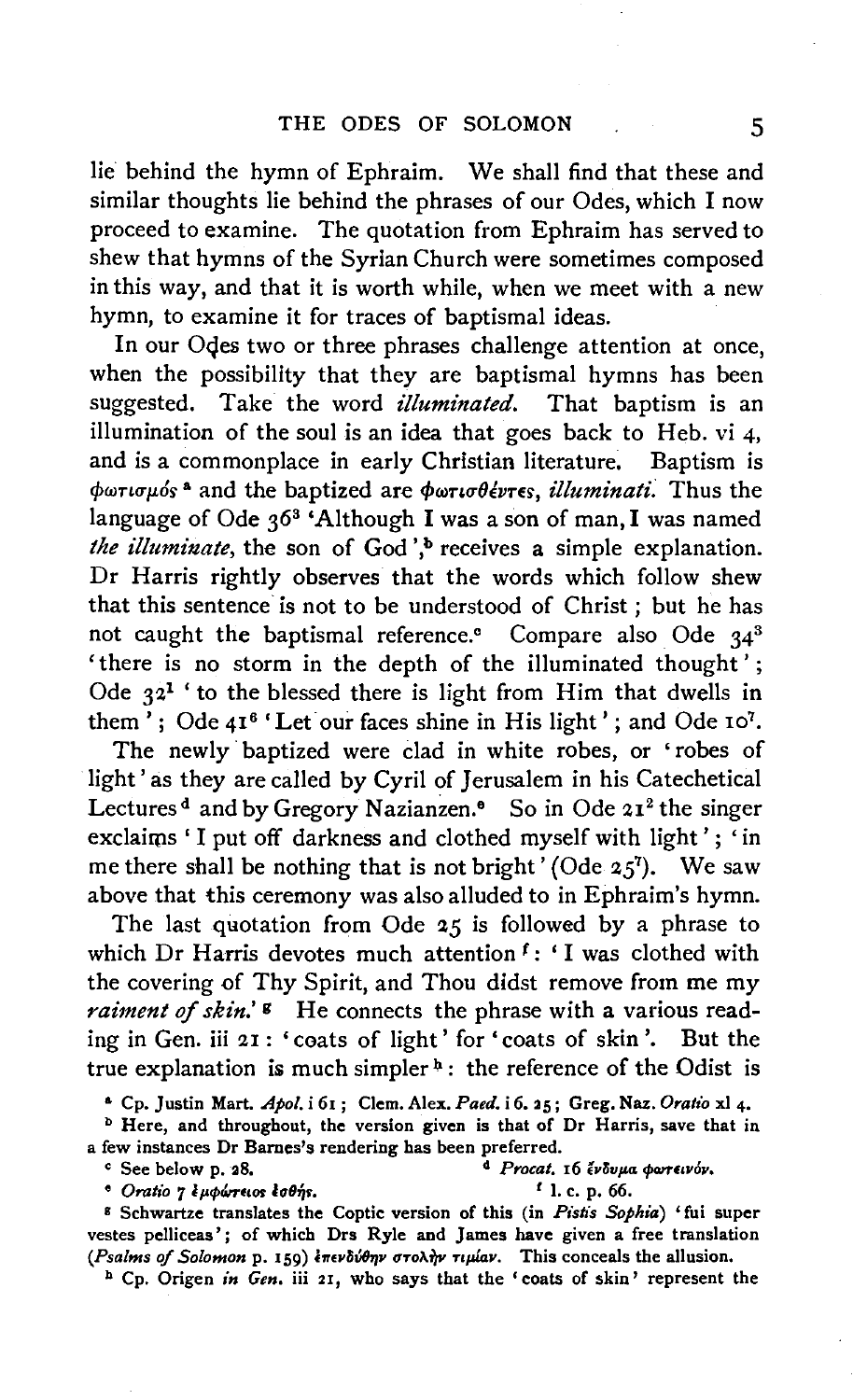to the white robe of baptism, as will be seen from the following extract from Jerome <sup>a</sup>: ' Praeceptis Dei lavandi sumus, et cum parati ad indumentum Christi, tunicas pelliceas deposuerimus, tunc *induemur veste linea*, nihil in se mortis habente, sed tota candida, ut de baptismo consurgentes, cingamus lumbos in veritate'. We shall find a hint of the same idea in a phrase of Cyril, <sup>b</sup> ' the rough garment of their sins,' *To Tpaxv* To *i* apapriov. So Ephraim, in one of his Hymns on the Nativity, says of Christ, 'He was wrapped in swaddling clothes as Adam with leaves, and clad in garments instead of skins,'<sup>e</sup> viz. at His Baptism in the Jordan. These parallels, I believe, are sufficient to establish the baptismal reference in the phrase ' raiment of skin' in our Ode 25.

More generally, the thought that in baptism Christ is 'put on' as a robe, which is based on Gal. iii  $27<sup>d</sup>$  and is frequent in Christian writers, appears again and again in our Odes. ' The Lord renewed me in His raiment, and possessed me by His light '  $($ Ode  $11^{10})$ ; 'Love His holiness, and clothe yourselves therewith' (Ode  $13^2$ ); 'He was reckoned like myself in order that I might put Him on' (Ode  $7^6$ ).

This spiritual garment was often called ' the garment of incorruption'. A prayer for the Catechumens in the Apostolical Constitutions<sup>®</sup> asks that they may be worthy of  $\tau\delta$  *čvovpa*  $\tau\hat{\eta}s$ *aφθαρσίαs.* A similar phrase is found in Cyril of Jerusalem,<sup>f</sup> and in Gregory Nazianzen, the words of the latter being 'If you see any one naked, clothe him, in honour of your own garment of incorruption, which is Christ, for as many as were baptized into Christ have put on Christ '.8 So, too, Basil writes that in baptism *KaT€1T00YJ TO OVYJTOV tvTif!rijs acpOaptT{as fvlivp.an.* With thesethewords of Ode  $15^8$  may be brought into comparison: 'I have put on incorruption through His Name, and have put off corruption by His grace.' And again: ' Increasingly helpful to me was the thought

<sup>a</sup>*Epist. ad Fabiolam* lxiv 20. b *Cat.* i 2 ; cp. xv 25.

<sup>c</sup> Hymns on the Nativity xvi 13.

<sup>d</sup> Cp. the recital of this verse in the Mass of the Catechumens in the Liturgy of St Chrysostom (Brightman *Eastern Liturgies* 369).

<sup>e</sup> viii 6. See aiso Brightman I. c. 315, 471.<br><sup>f</sup> *Cat*. xv 26.

*Oratio* **xl 31.** 

human body, or rather the virpwois or liability to death which it incurred at the Fall. So Gregory of Nyssa *(Or. Cat.* viii). A Greek ode quoted by Mone (Hymni Latini ii 367; cp. i 18) has: νεκρώσεως δερματίνους χιτώνας εκδέδυται ό προπάτωρ.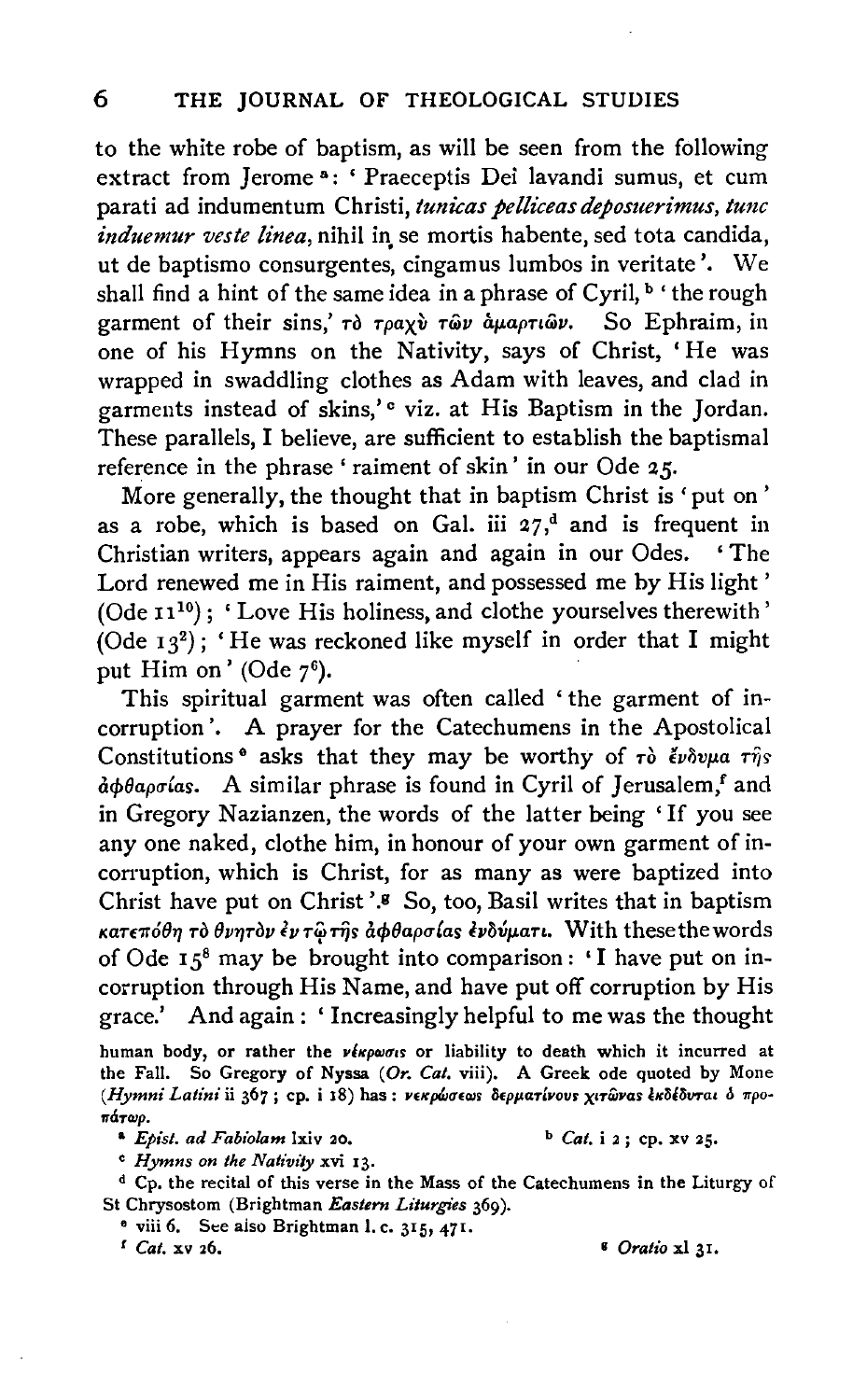of the Lord and His fellowship in incorruption'<sup>8</sup> (Ode 21<sup>4</sup>), and ' They who put Me on shall suffer no harm, but they shall gain the whole world that is incorruptible' (Ode  $33^{10}$ ). These expressions are very like those in a baptismal hymn of Ephraim : 'Ye too in the water, receive from Him the vesture that wastes not.' <sup>b</sup>

It is apposite to cite at this point the phrases of a hymn prescribed to be sung by the Deacons at the close of two baptismal *ordines* of the Syrian Church, printed by Assemani,<sup>o</sup> as it brings out well the prominence given in these rites to the idea that the baptized are clad with the Lord's vesture :-

' Descendite, fratres obsignati, induite Dominum nostrum et commiscemini inclyto ipsius generi, ut ait in sua parabola. De summo natura eius est *;* vestimentum vero ex imis. Mistum est vestimentum vestrum cum vestimento Domini nostri.'

We may take up next the frequent references in the Odes to the garlands or crowns with which the newly baptized *(coronal£)* were decked. A passage<sup>d</sup> has already been cited from the baptismal *Ordo* which bears the name of Severus of Antioch, in which the crowning of the neophyte is definitely prescribed. The same ceremony is found in the Armenian Rite,<sup>®</sup> as it is in the present Egyptian and Abyssinian rituals<sup> $f$ </sup>; but early evidence for it is scanty, perhaps the earliest being that of the hymn already quoted from Ephraim Syrus: 'Crowns that fade not away are set on your heads ; hymns of praise hourly let your mouths sing.'<sup>8</sup> Compare Ode  $5^{10}$  'He is as a garland on my head, and I shall not be moved'; Ode  $9^{8f}$  'An everlasting crown for ever is Truth. Blessed are they who set it on their heads ... put on the crown in the true covenant of the Lord'; Ode  $17<sup>1</sup>$  'I was crowned by my God ; my crown is living'; Ode 207 'Come into His Paradise, and make thee a garland from its tree, and put it on thy head and be glad'; and (most remarkable) Ode  $I^{1f}$  'The Lord is on my head like a crown, and I shall not be without Him. They wove for me a crown of truth, and it caused Thy branches to bud in me. For it is not like a withered crown which buddeth not: but thou

<sup>*t*</sup> Denzinger *Rit. Orient. i* pp. 210, 231. **Represent Bymns** *xiii* 11.

<sup>&</sup>lt;sup>6</sup> Compare also Ode 3<sup>10</sup> 'He that cleaveth to Him that dieth not shall himself be free from death', and lren. *Haer.* Ill xvii 2.

<sup>b</sup>*Epiphany Hymns* iv 3· • *Cod. Liturg.* ii 299.

d p. 4 above. • Conybeare *Rituale Armenorum* p. 103.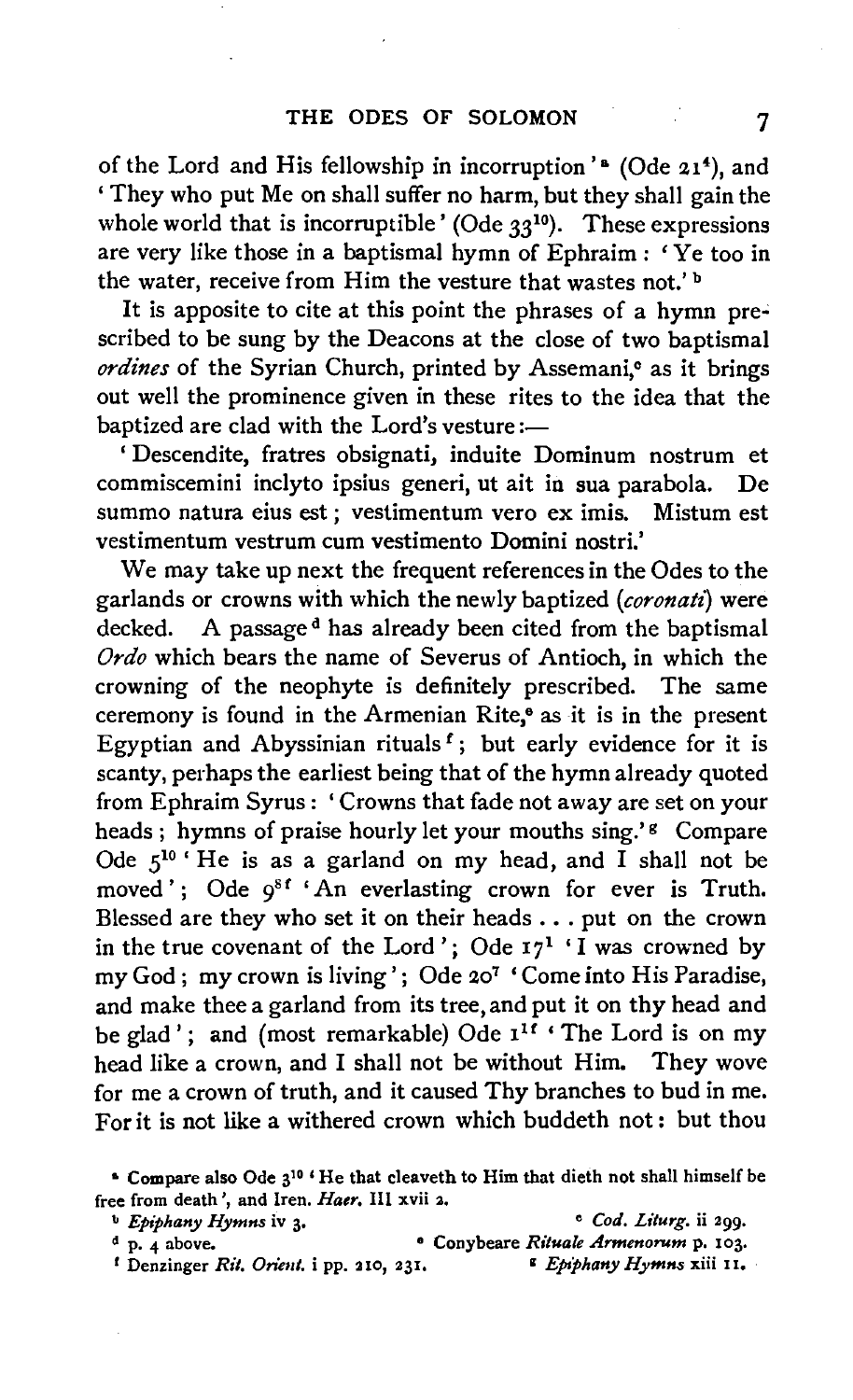livest upon my head, and thou hast blossomed upon my head.' If we had not the clue provided by the baptismal chaplet, the number of these references to 'crowns' would be difficult to explain.

The allusions in our Odes to 'living water' and to 'the seal ' must next be considered. Of these Dr Harris writes: 'The only directions in which one could look for reference to Baptism would be (i) the Living Water, and (ii) the allusion to the Seal. Of the former it is unnecessary to speak. It is frankly impossible that the living water which the thirsty are invited in the Scriptures to come and take freely can be any outward affusion.'<sup>\*</sup> He proceeds to examine and to dismiss the idea that the ' seal ' in the Odes is the baptismal  $\sigma \phi \rho a \gamma$ *is.* I shall take these separately.

1. As to the Living Water mentioned in the Odes (6, I I, 28, 30) it must be observed at the outset that the interpretation which a modern commentator would place upon the 'Living Water' of Scripture is not in question. What we have to ask is not 'What does the Living Water of the Bible signify?', but 'What did our Odist mean by the phrase?' And to answer this question, we must look into the context in which he uses it, as well as into the phraseology of early Christian writers.

Let us, then, take Ode  $6^{7f}$  in Dr Barnes's translation:-

'For there went forth a stream and it became a river great and broad :  $8$  for it overwhelmed everything, and it  $8 \ldots 8$  And those of the sons of men who would have restrained it, could not restrain it, nor could the contrivances of those who restrain waters. <sup>10</sup> For it came over the face of the whole earth, and filled everything and all the thirsty upon earth drank thereof.  $\frac{11}{11}$  And their thirst was quenched and was extinguished, for drink was given from the Most High.  $\frac{13}{11}$  Blessed therefore are His for drink was given from the Most High. ministers, who are entrusted with His waters.  $13$  They have given drink [lit. rest] to dry lips, and the enfeebled will they have confirmed. <sup>14</sup> And the souls that were nigh to departing they have held back from death. <sup>15</sup> And the limbs that stumbled they have set upright and established. <sup>16</sup> They gave life to their dead, and light to their eyes. <sup>17</sup> For each man acknowledged them in the Lord, and they lived by the living waters which are for ever.'

a I.e. P· *77·* 

<sup>b</sup> This verse is translated by Dr Harris 'It flooded and broke up everything, and it brought [water] to the Temple'; a rendering confirmed by the Coptic version in *Pistis Sophia,* in which this Ode is found.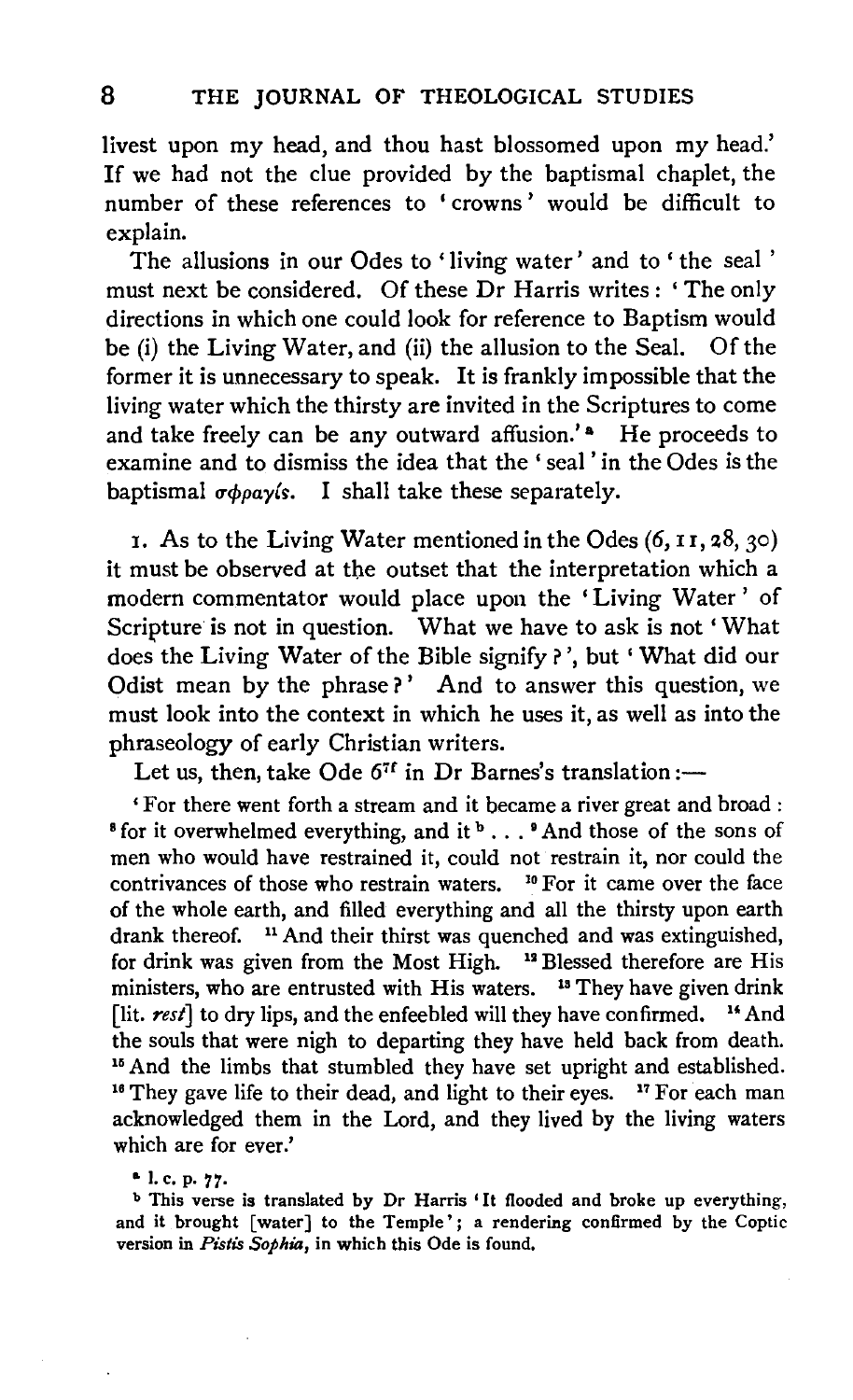The primary reference is doubtless, as Drs Ryle and James suggested,<sup>a</sup> and as Dr Harris recognized,<sup>b</sup> to Ezek. xlvii I ff, which describes the river flowing out from under the Temple and gathering volume as it goes, bearing the waters of healing and fruitfulness. But the water of this river appears in the LXX of But the water of this river appears in the LXX of Ezek. xlvii 3 as  $\tilde{\psi}$ w $\rho$   $d\phi$ *b*  $\phi$ s, 'the water of remission,' and many of the Fathers interpret it of the water of baptism. Thus Melito of Sardis writes:<sup>c</sup> ovtw kal 'IE(EKLTIA EV TW TEAEL voop acpeσεως έκάλεσε τὸ έκτυποῦν τὸ ἄγιον βάπτισμα. Earlier than Melito, Barnabas<sup>d</sup> quotes Ezek. xlvii 1, 7, 12, to typify the baptismal stream (the passage is one to which we shall return), and of later writers Theodoret <sup>o</sup> and Jerome<sup>r</sup> take the same line. Another pertinent reference is that of Ephraim Syrus in one of his Rhythms. Of Christ he says : ' Out of the stream whence the fishers came up [an obvious allusion to Ezek. xlvii 10] He was baptized, and came up. Who incloseth all things in His net.' $\epsilon$  It is, then, reasonable to think that our Odist means his allusion to Ezek. xlvii to be understood in the same sense, and that we have here a reference to baptism, as Dr Harnack acutely suggested,<sup>h</sup> when only that part of the Ode which is contained in *Pistis Sopkia*  was before him, although now he writes : 'An die Taufe ist nicht zu denken.' i

Dr Harris, indeed, and Dr Harnack find in the language of the obscure verse 8 an indication of the Judaism of the writer which might be thought to exclude such an interpretation. As rendered in their editions (Dr Barnes, as we have seen, marks the passage as corrupt) it runs 'It flooded and broke up everything and it brought to the Temple', thus suggesting that the goal of the

<sup>a</sup> Psalms of Solomon p. 160. **b** l. c. p. 96. • Routh *Rel. Sacr.* i 124. d § II. Barnabas is here collecting 0. T. *testimonia* to baptism, and he quotes Jer. ii 12 f and Isa. xvi *I* and proceeds: και πάλιν λέγει ο προφήτης εγώ πορεύσομαι *[p.11po0'9EV UOV; Ita! IJpfJ <lp.aAtW Ita! m/Aas XaAitas UVVTpi!f;OJ Ita!* J-IOXAO~S *O'&Mjpovs O'VV·*   $\kappa \lambda$ άσω, και δώσω σοι θησαυρούς σκοτεινούς αποκρύφους, αδράτους ... (Isa. xlv 2, 3). Next Isa. xxxiii 16-18 and Ps. i 3-6 are quoted, and finally he adds:  $\epsilon l \tau a \tau i \lambda \epsilon \gamma \epsilon i$ ;  $\kappa a l \tau \gamma \nu$ *ποταμός έλκων έκ δεξιών, καί ανέβαινεν έξ αύτου δένδρα ώραια· καί δς άν φάγη έξ αύτων* (~uETa. *<Is Tov alwva* [Ezek. xlvii I, 7, I~; cp. John vi 51]. *Tovro* Al-r•• *ISTt iJp.tis*  μεν καταβαίνομεν είς το ύδωρ γέμοντες αμαρτιῶν και ρύπου, και αναβαίνομεν καρποφορούντες EV *Tfi KapBiq. ltTA.* 

• *Comm. in Esech.* 

r *Comm. in Esech.* ; cp. also Ep. lxix *ad Oceanum.* 

r Rhythm Ill (Morris *Select Works of Ephraim* p. I6).

<sup>b</sup> *Hist. o Dogma* i 207 (Engl. Tr.). *i Texte u. Untersuch.* xxxv 4 p. 32.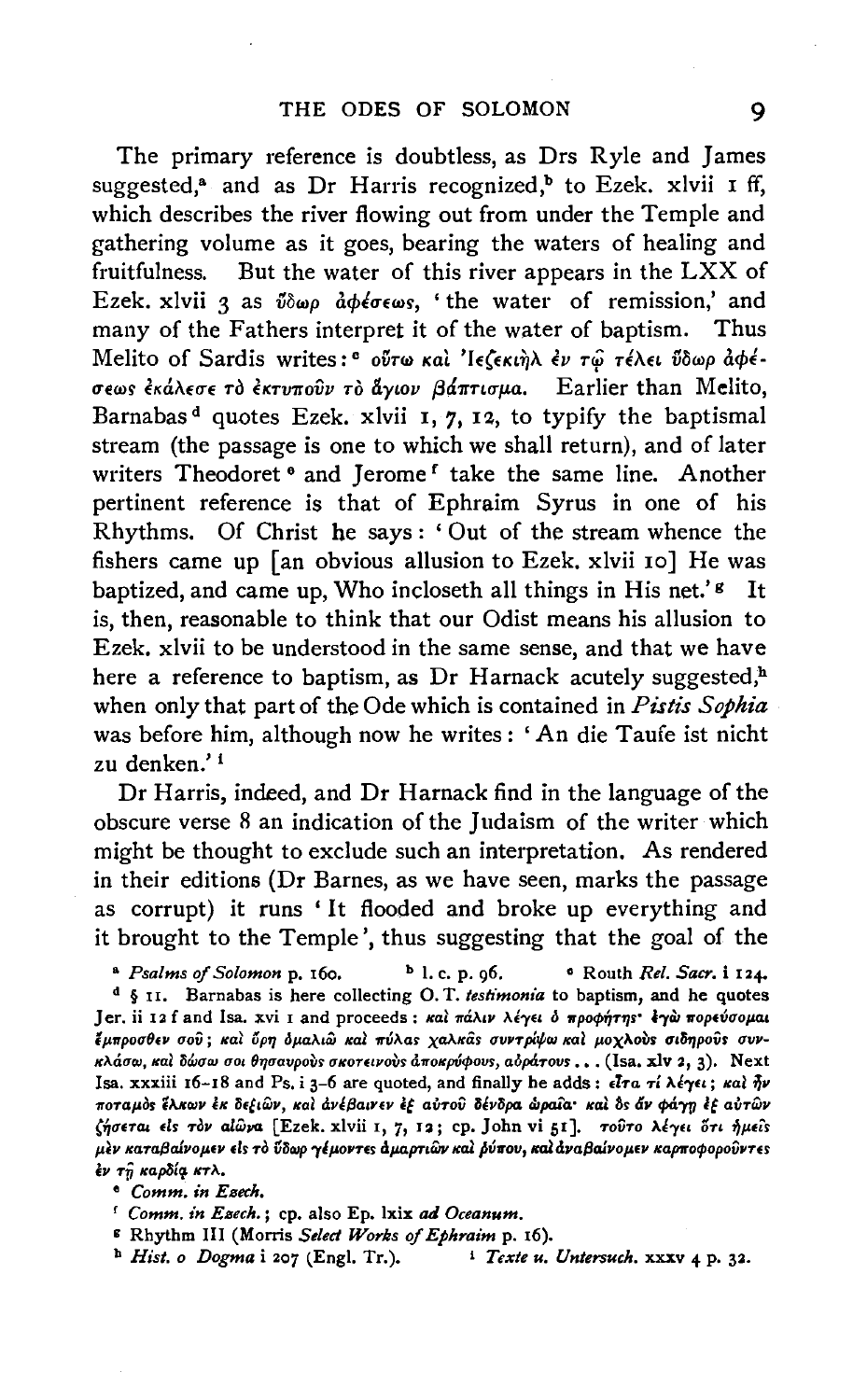life-giving stream is the Temple at Jerusalem. But this is only a reminiscence (even if the translation be correct) of the concluding words of the LXX of Ezek. xlvii I, the passage on which the Odist is working,  $d\pi\delta$  *v*orov  $\epsilon\pi\delta$  **ro**  $\theta$ wora *orhouv*: and so it cannot be held as setting aside the interpretation, which this *locus classicus* of the early Christian Fathers received from all who touched it.

Verse 12 confirms the interpretation. 'Blessed are the διάκονοι of that draught of His'-didxovoi being the original word, as we see from its preservation in the commentary of *Pistis Sophia*naturally refers to the Christian clergy<sup>a</sup> who ministered the rite.

It might be urged as a further objection to the view here taken of Ode 6, that the waters of Ezek. xlvii, interpreted by the Fathers of the waters of baptism, are waters of *healing* and *fruitfulness,*  while the Living Water of the Odist is for *drinking,* a draught for the thirsty. And all through our Odes this is the purpose of the Water which the singer has in his thought. ' Fill ye waters for yourselves from the living fountain of the Lord, for it is opened to you ; and come all ye thirsty and take the draught and rest by the fountain of the Lord. For fair it is and pure and gives rest to the soul. Much more pleasant are its waters than honey' are the opening words of Ode 30.

So again in Ode 287 we have 'Immortal life will come forth and give me to drink, and from that life is the spirit within me'. And more particularly in Ode  $I1^{6}$ : 'Speaking waters touched my lips from the fountain of the Lord without grudging, and I drank and was inebriated with the living water that doth not die.' b

<sup>a</sup> Dr Barnes sees in these  $\delta$ *iákovoi* an allusion to the Montanist prophets. He finds Montanism in Ode 6, mainly on the ground of verse 1, which Dr Harris translates 'As the hand moves over the harp, and the strings speak, so speaks in my members the Spirit of the Lord', but Dr Barnes emends so that it runs ' As the wind goeth in the harp, &c.'. Thus, in his view, the Ode begins with a statement of the Montanist view of inspiration : ' the prophet is as passive as the harp, while the Spirit speaks through him' (I.c. p. 57). But such language may be found in other Syrian writers who were not Montanists. Thus Narsai, the Syriac homilist, was called by his friends 'the Harp of the Holy Spirit'; and in one of Ephraim's *Rhythms*, he prays: 'Do thou, Lord, play on my harp with all Thy edifying strains' (Rhythm XXI, Morris *Select Works of Ephrem* p. 175). Our Odist frequently uses this image, but without any heretical suggestion. Thus he says ' Open to me the harp of Thy Holy Spirit, that with all its notes I may praise Thee, O Lord' (Ode  $14^8$ ), a sentence very like that just quoted from Ephraim. Cp. also Ode  $7^{20}$  and Ode  $26^3$ .

<sup>b</sup> I do not cite here Ode 39, for it is doubtful if the turbulent waters of that Ode have any reference to baptism, although the language is not unlike that of Jerome,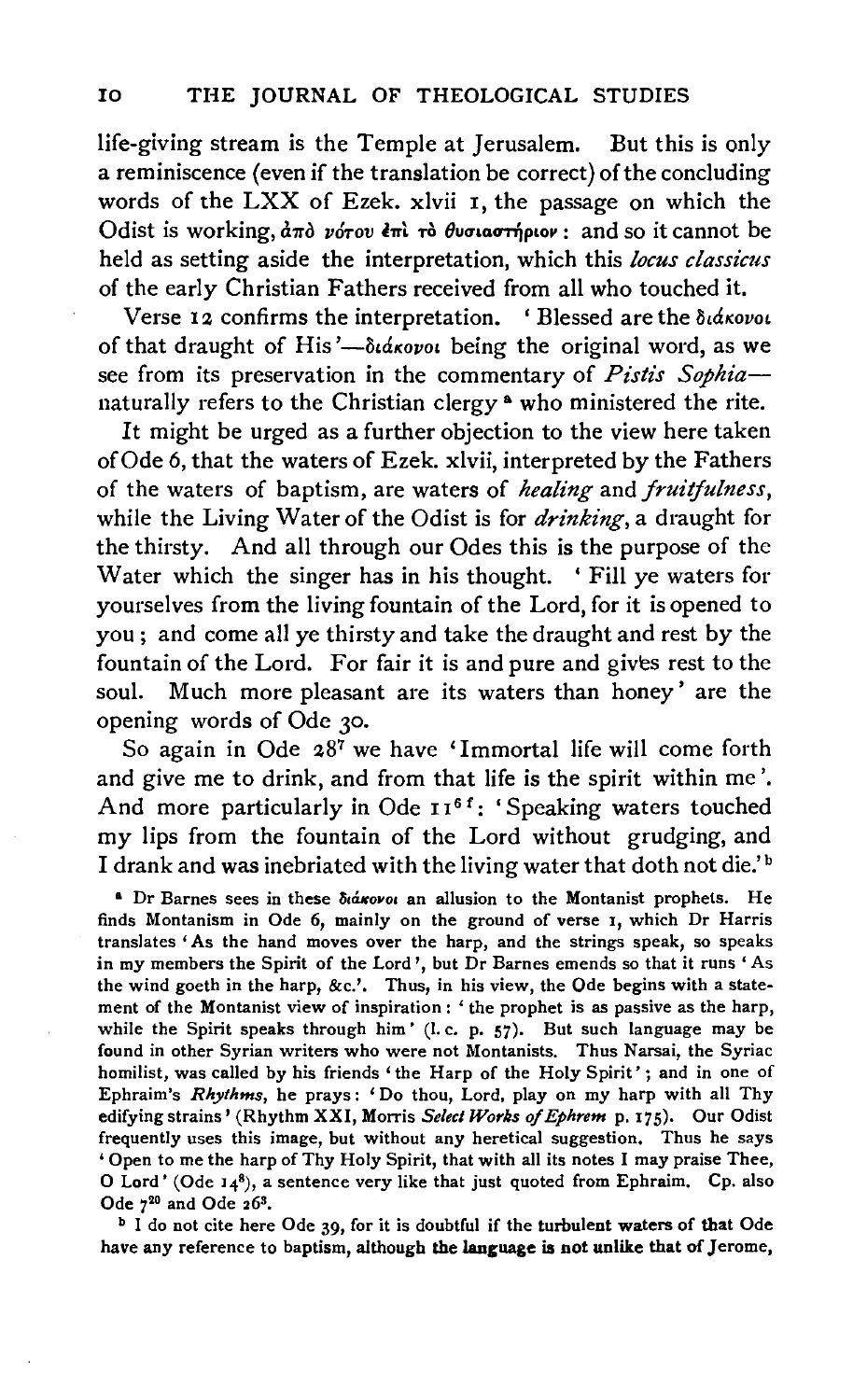'The Living Water of our Odes is represented as a life-giving *draught.* But however strange it may seem to us to think thus of the baptismal waters, the early interpreters of the Gospel were not so precise in their metaphors. We need not go beyond Ephraim, who presents at every point parallels to the thought of our Odes. In one of the baptismal hymns, to which allusion has frequently been made, he has a reference to the story of Num. xx 14-21, which tells how the Edomites refused Israel a passage through their territory, with the privilege of drinking at the wells: 'To the sons of Lot Moses said, "Give us water for money, let us only pass by through your border." They refused the way and the temporal water. Lo! the Living Water freely given and the path that leads to Eden.'<sup>a</sup> And in the same hymn (at ver. 21) Ephraim interprets the words of Christ to the Samaritan woman, ' Whoso drinketh of this water that I shall give him shall never thirst again' (John iv 14), as signifying mystically that baptism cannot be repeated-a fantastic comment, but apposite here to shew that the baptismal waters were conceived of by the early commentators as a draught for the thirsty, just as they are in our Odes.<sup>b</sup>

Moreover, the curious phrase *'inebriated* with the living water' (Ode  $II^7$ ) is one which is actually applied to the effects of the baptismal waters by Hilary. He expounds Ps. lxiv (lxv) 11, which runs in the Vulgate *Riuos eius inebria*, *multiplica genimina eius,* ' We ourselves are thus inebriated when we receive the Holy Spirit Who is called the River,' and· he proceeds to speak of the joy of the newly baptized.

The passage about Living Water in Ode 11, then, may bear a baptismal reference. But it is by no means the only allusion in this Ode to the sacrament of initiation. Another phrase from it has been quoted already: 'The Lord renewed me in His

when interpreting Ezek. xlvii 5 of the baptismal waters. The idea in Ode 39 is, perhaps, the same as that expounded by Cyril of Jerusalem *(Cat. Myst.* v 17) 'Temptation is like a winter torrent, difficult to cross'. Origen uses the same image *in Ps.* xxxv (xxxvi) 8.

• *Epiphany Hymns* vii 7·

<sup>b</sup> Cp. St Cyprian  $Ep$ . Ixiii 8 ' quotienscumque autem aqua sola in scripturis sanctis nominatur, baptisma praedicatur, ut apud Esaiam significari videmus' : and he proceeds to quote and expound in this sense Isa. xliii  $18-21$ , xlviii 21, St John vii 37-39·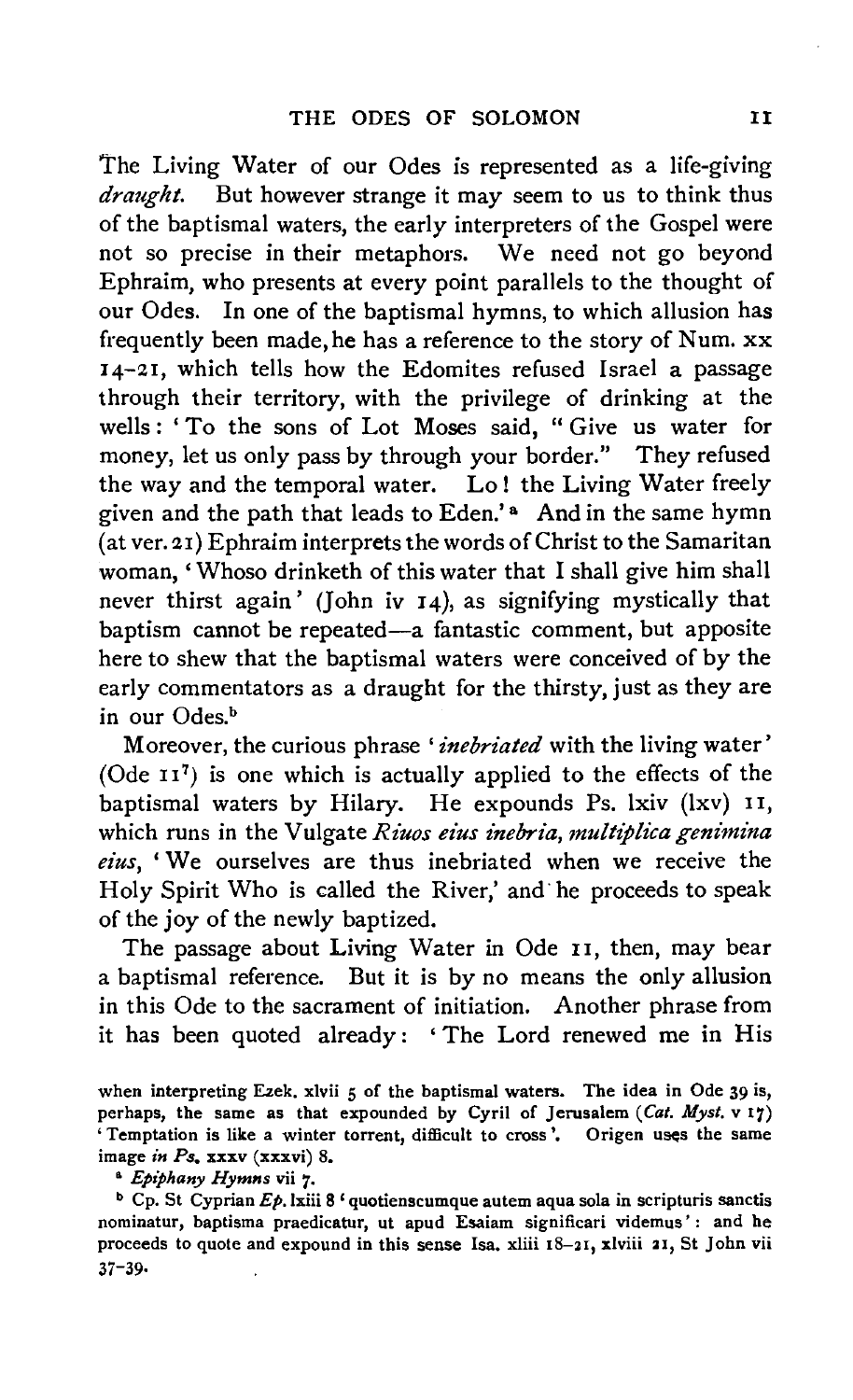raiment and possessed me by His light'<sup>a</sup> (ver. 10). Let us now take its opening sentences: *'My heart was circumcised,* and its flower appeared ; and grace sprang up in it ; and it brought forth fruit to the Lord, for the Most High *circumcised me by His Holy Spirit.'* It is not necessary to quote a host of passages from the Fathers which liken baptism to spiritual circumcision ; the idea is quite familiar to students of patristic literature. One parallel is enough, and it shall be from Cyril of Jerusalem:  $\dot{a}$ y $(\varphi)$ πνεύματι δια του λουτρού περιτεμνόμενοι.<sup>b</sup> These are the actual words of our Odist, save that he suppresses, after his cryptic fashion, the technical term  $\lambda$ ovrpov.

Probably another reference to spiritual circumcision may be discerned at the beginning of Ode 10, which Dr Harris translates, 'He hath *opened my heart* by His light.'

We continue our examination of Ode 11. The continual exhortation of Christian teachers to the newly baptized was that they should ' bring forth fruit', as it was the exhortation of the Baptist in the beginning  $c$ ; and thus prayers for the neophytes that they may be fruitful in good works are to be found in the baptismal *ordines.* In the Epistle of Barnabas there is a typical passage.<sup>d</sup> The writer is recalling Old Testament foreshadowings of baptism, and he quotes Ps. i I ff (of the tree planted by the waterside which brings forth its fruit in due season), and Ezek. xlvii I, 7,12 (the passage that has already been before us when discussing Ode 6). His conclusion is  $\tau$ ούτο λέγει ότι ήμεις μεν καταβαίνομεν  $\epsilon$ is το ύδωρ γέμοντες άμαρτιών και ρυπού, και αναβαίνομεν καρποφοpov $\hat{v}$ res  $\hat{t}$   $\hat{v}$   $\hat{\eta}$   $\hat{\theta}$   $\hat{\theta}$   $\hat{\theta}$   $\hat{\theta}$ , i. e. ' we rise up from the waters of baptism bearing fruit in the heart'. Or, as Cyril puts it,  $\kappa a \rho \pi o \phi o \rho \eta' \sigma \omega \mu \epsilon \nu$  $\tau$ oívvv  $\partial_t \xi \omega$ s.<sup>e</sup> Let us place beside these passages the opening words of Ode II : ' My heart was circumcised and its fruit appeared; and grace sprang up in it; and *it brought forth fruit to the Lord.*' The idea appears in several other Odes; e.g. Ode 8<sup>2</sup> 'Let your love be multiplied from the heart and even to the lips, to bring forth fruit to the Lord, living, holy'; Ode 147 ' Teach

• *Cat.* i 4·

<sup>&</sup>amp; The striking phrase of Optatus, who calls Christ 'tunica natans in aquis ', may be recalled here *(De schism. Donahst.* 5).

<sup>b</sup>*Cat.* v 6; cp. Justin *Tryph.* 43; Basil *Drat. exhort, ad baptismum;* Aphrahat *Dem.* xii 3 ; and Chrysostom, who expounds Col. ii II as relating to baptism.

 $\alpha$  Matt. iii 18. d § 11; see above p. 9 n.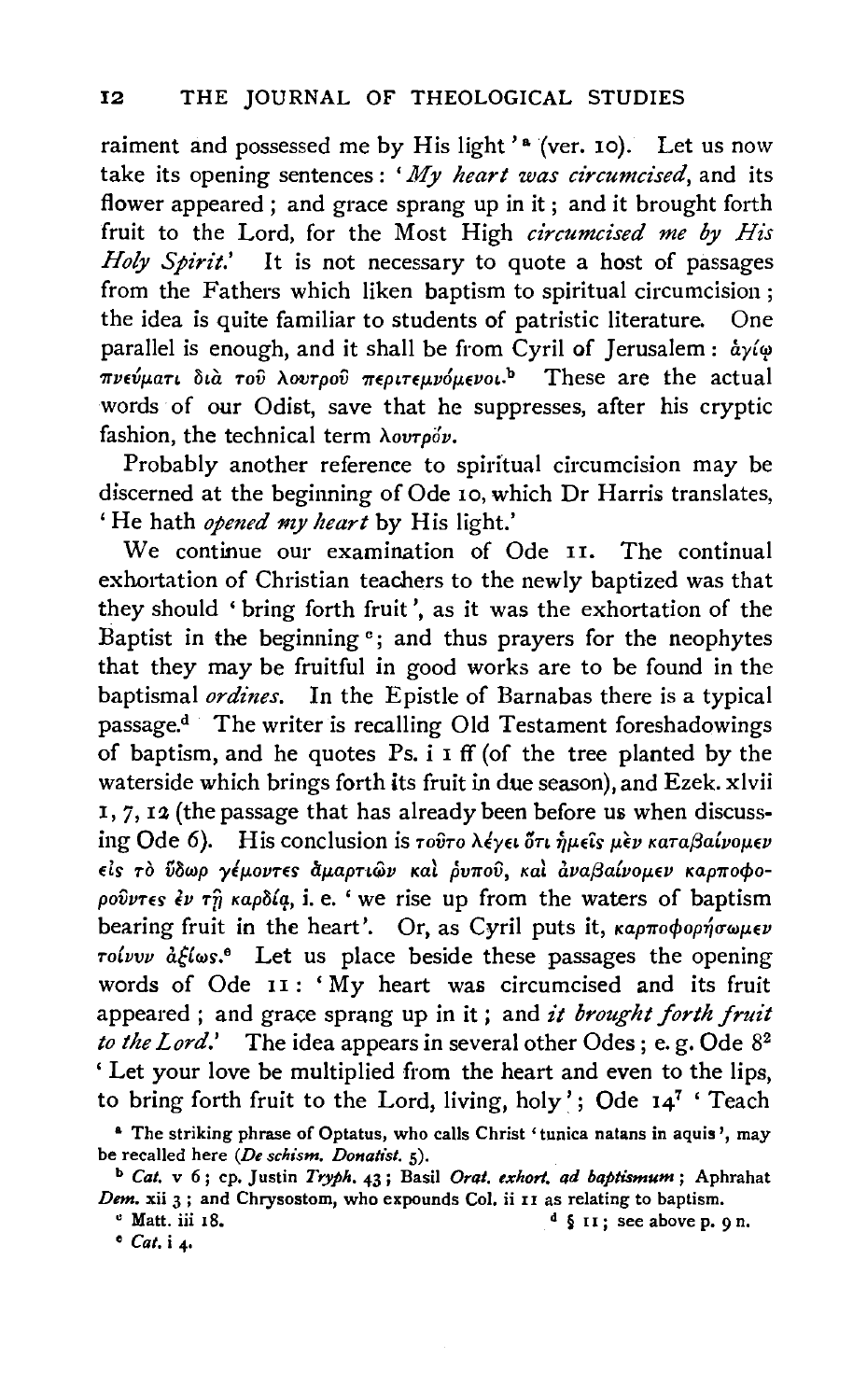me the Psalms of Thy truth, that I may bring forth fruit in Thee'; Ode 3818 ' He set the root and watered it and fixed it and blessed it; and its fruits are for ever'. When the patristic parallels are considered, they give good reason for concluding that the 'fruitbearing ' in the Odist's thought is the ' fruitbearing ' which the baptized Christian is expected to exhibit.

Lower down in the same Ode  $(11<sup>14</sup>)$  we have another veiled allusion: ' He carried me to His Paradise,' with which we may associate ' Come into His Paradise' of Ode 207 • That the baptized had been, in a sense, restored to Paradise and its privileges is a frequent thought with the Eastern Fathers. Thus in his Sermon on Christ's Baptism, Gregory of N yssa exclaims : 'The Jordan is glorified by regenerating men, and planting them in the Paradise of God ; and of them, as the words of the Psalmist say, ever blooming and bearing the foliage of virtues "the leaf shall not wither" and God shall be glad receiving their fruit in due season.'<sup>8</sup> In like manner, Paradise is described as the place of habitation of the baptized by Basil,<sup>b</sup> who asks:  $\sigma \hat{v}$   $\delta \hat{\epsilon}$   $\pi \hat{\omega} s$  $\epsilon \pi a \nu \epsilon \lambda \theta$ ης είς τον παράδεισον, μη σφραγισθείς τω βαπτίσματι; Once again, in the Hymn of the Baptized already <sup>o</sup> quoted from Ephraim we have : ' He opens for you His door, and bids you enter Eden (ver. 10) ... the fruit which Adam tasted not in Paradise, this day in your mouths has been placed' (ver. 17). It is in the same spirit, and surely with the same thoughts, that our Odist goes on with his song of joy: 'He carried me to His Paradise, where is the abundance of the pleasure of the Lord; and I worshipped the Lord on account of His glory; and I said, Blessed, 0 Lord, are they who are planted in Thy land ! and those who have a place in Thy Paradise, and they grow by the fruits of Thy trees . . . there is abundant room in Thy Paradise . . . I am altogether filled with fruit.'

We may take up next the cognate idea of rest<sup>d</sup> which appears very often in the Odes. ' He gave me rest in incorruption ' (Ode  $11^{10}$ ); 'Recline on His rest' (Ode 20<sup>8</sup>); 'I believed, there-

<sup>a</sup> Cp. St Cyr. Hier. Cat. i 4 καταφυτεύη λοιπόν είς τον νοητόν παράδεισον.

**b** Hom. xiii 2; it is a frequent topic with Cyril Alex.

<sup>e</sup> See above, pp. 3, 4, with the phrases of the hymn from the baptismal Ordo of Severus.

<sup>d</sup> Cp. the *USwp avanavotews* of Ps. xxii (xxiii) 2, which Theodoret interprets of baptism.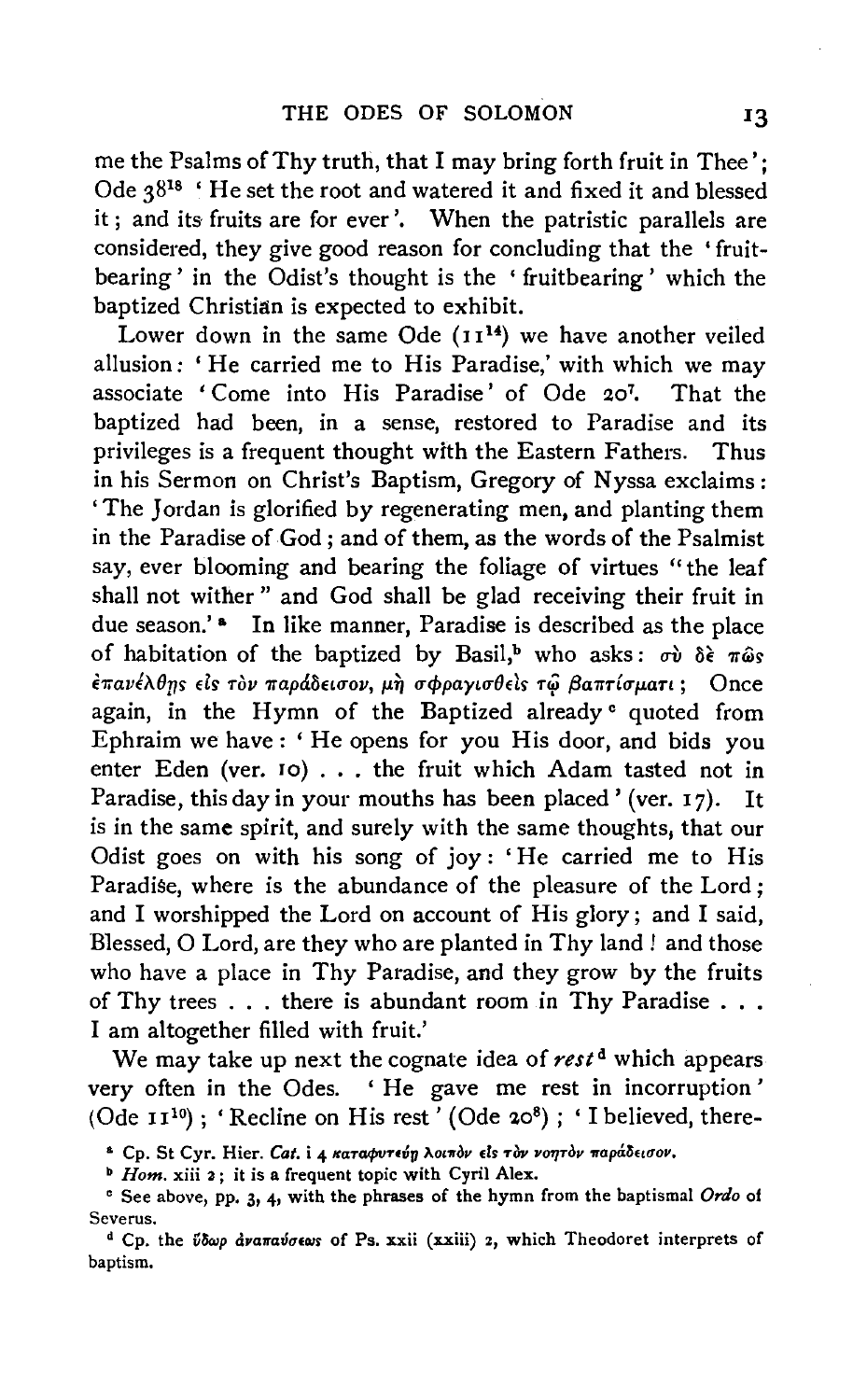fore I was at rest, for faithful is He in whom I have believed ' (Ode  $28<sup>4</sup>$ ); 'Rest by the fountain of the Lord' (Ode  $30<sup>2</sup>$ ); 'The truth . . . made me rest' (Ode  $38<sup>4</sup>$ ), are phrases which we interpret best when we place them beside the more instructive sentences, 'It suffices to know and to rest' (Ode 2613), and 'Where His rest is, there also am I' (Ode  $3^6$ ). I call these instructive, because they remind us at once of what Clement of Alexandria has to say of baptism. The *locus classicus* is *Paedagogus* i 6: ' As soon as we are regenerated, we are honoured by receiving the good news of the hope of rest.' More close to the language of Ode 26 is this : 'Where faith is, there is the promise ; and the consummation of the promise is rest. So that in illumination (se. baptism) what we receive is knowledge, and the end of knowledge is rest.'<sup>a</sup> The 'rest' of the Odes is, as with Clement, the baptismal consummation.

It should not be overlooked that this 'rest' is also conceived as the rest promised to those who take up the yoke of Christ, $<sup>b</sup>$  to</sup> which clear allusion is made in Ode  $42^8$ : 'I lifted up over them the yoke of My love: like the arm of the bridegroom over the bride, so was My yoke over those that know Me.' At the beginning of the baptismal *Ordo* of Severus, already quoted more than once, the words 'Take My yoke upon you ... and ye shall find rest ' are prescribed for recitation ; and among the prayers for the Catechumens in the Liturgy of St Basil<sup>c</sup> is this:  $\delta \delta s$  avTois n}v *EA.acf>pov (vyov.* The references to 'rest' in the Odes receive a new significance when this is borne in mind.

One other phrase in Ode 11 may be noted: 'My face received the dew' (ver. 13), with which may be compared 'Distil Thy dews upon us, and open Thy rich fountains that pour forth to us milk and honey' (Ode  $4^{10}$ ). 'The dew of the Lord in quietness He distilled over me' (Ode  $35^1$ ). This, again, is a baptismal expression. Basil speaks of baptism as  $\delta \rho \acute{\sigma} \sigma$  or  $\psi v \chi \hat{\eta} s^d$ ; and Lactantius <sup>•</sup> says that as Christ saved the Jews by being circumcised, so He saves the Gentiles by baptism, i.e. 'by the perfusion of the purifying dew',

**b** Matt. xi 29 (so Basil *Hom.* xiii 1). • See Brightman I. c. 315.<br><sup>d</sup> *Hom.* xiii 2. • *Div. Inst.* iv 15.

<sup>*e</sup> Div. Inst.* iv 15.</sup>

<sup>&</sup>lt;sup>a</sup> This is quoted by Dr Harris, but he does not note the significance of  $\dot{\epsilon}v$  $\phi$ *oriouari*, or that Clement is speaking of baptism.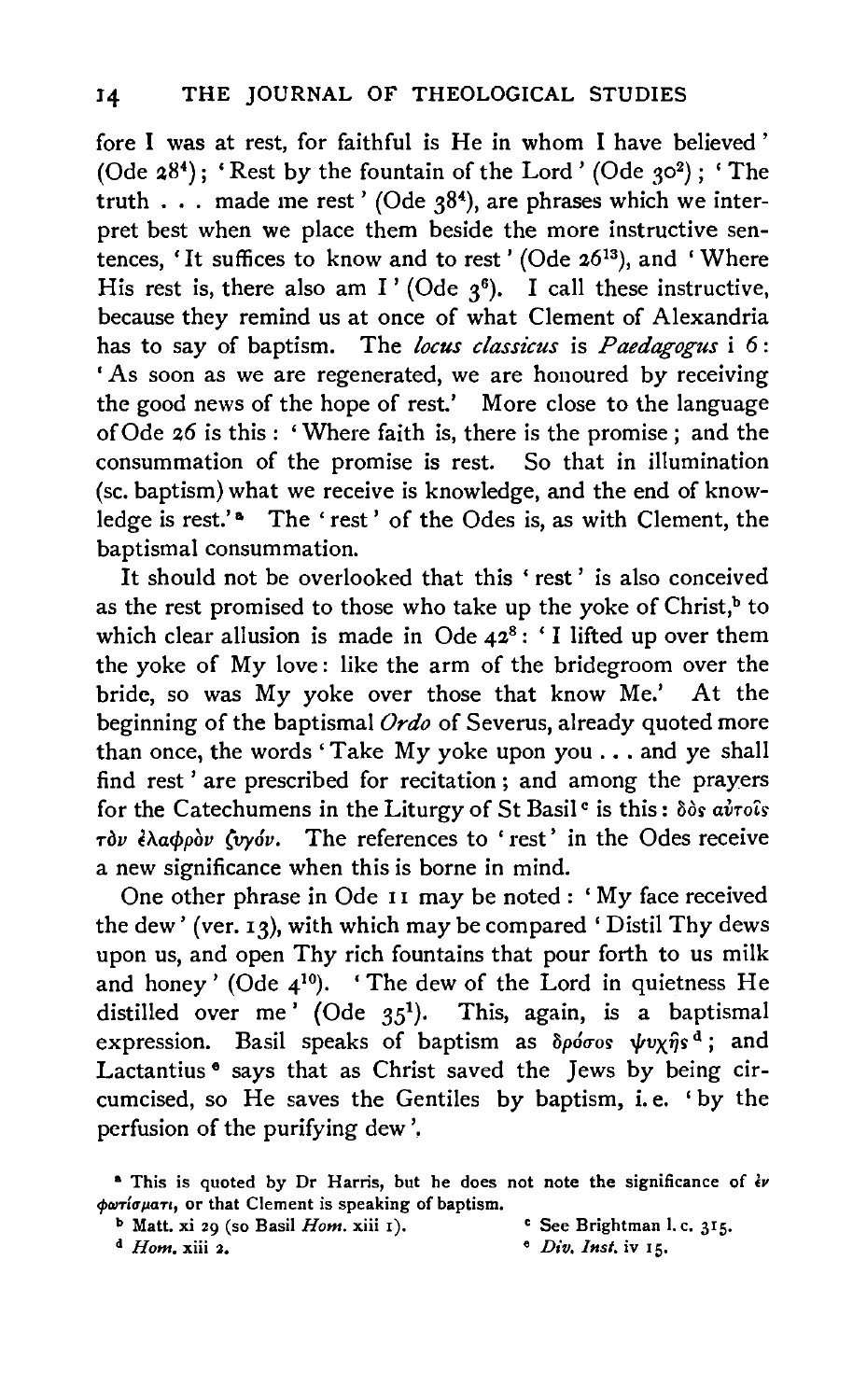When all these allusions are gathered together, I submit that it has been established that Ode 11 is a baptismal Ode, and therefore that the ' living water that doth not die' is meant to describe the baptismal waters.

2. We go on next to examine the references in the Odes to a Seal, of which also Dr Harris deprecates the sacramental significance.<sup>a</sup>

These·are few in number, and their meaning is not as clear as is that of the Living Water. I shall only cite two at this point, one from Ode 4 and the other from Ode 8, neither of which would be conclusive, unless the context were carefully examined ; although the description of baptism as a  $\sigma \phi \rho a \gamma$  is so early and so frequently met with,<sup>b</sup> that the sacramental interpretation always suggests itself.

Ode  $4^{7f}$  is as follows :-

<sup>7</sup>' For who is there that shall put on Thy grace and be hurt? <sup>8</sup> For Thy seal is known and Thy creatures know it ; and Thy hosts possess it, and the elect archangels are clad with it. **Thou hast given us Thy** fellowship : it was not that thou wast in need of us, but that we are in need of thee; <sup>10</sup> distil Thy dews upon us; and open Thy rich fountains that pour forth to us milk and honey.'

Ode  $8^{15f}$  runs :-

'I do not turn away my face from them that are mine; <sup>16</sup> for I know them, and before they came into being I took knowledge of them, and on their faces I set my seal: <sup>17</sup> I fashioned their members: my own breasts I prepared for them that they might drink my holy milk and live thereby.'

If the words of Ode  $4^8$  'the elect archangels are clad with it' represent exactly the original text (and this is always doubtful in the case of a collection of poems preserved only in one late manuscript, and that a manuscript containing a translation only), it is difficult to interpret the seal of Ode 4 of baptism, for that archangels are baptized is not, I believe, anywhere alleged.<sup>o</sup> But there is a passage in the Catechetical Lectures of Cyril of Jerusalem, which is so like the phrasing of Ode  $4^8$ , that it suggests a slightly different significance for the words 'are clad'. Cyril is speaking<sup>d</sup>

• I. c. p. 78.

<sup>b</sup> See, e.g. Hermas *Sim*. ix 16 (a section from which the *word βαπτισμόs* is absent, just as it is from our Odes); 2 Clem. 8; and Ephraim *Epiphany Hymns* ix 6 and *passim.* 

• Unless the Valentinian doctrine quoted by Clem. Al. *(Exc. Theodot.* 22) be admitted.  $\qquad \qquad \text{a. }$  *Cat.* **i** 3.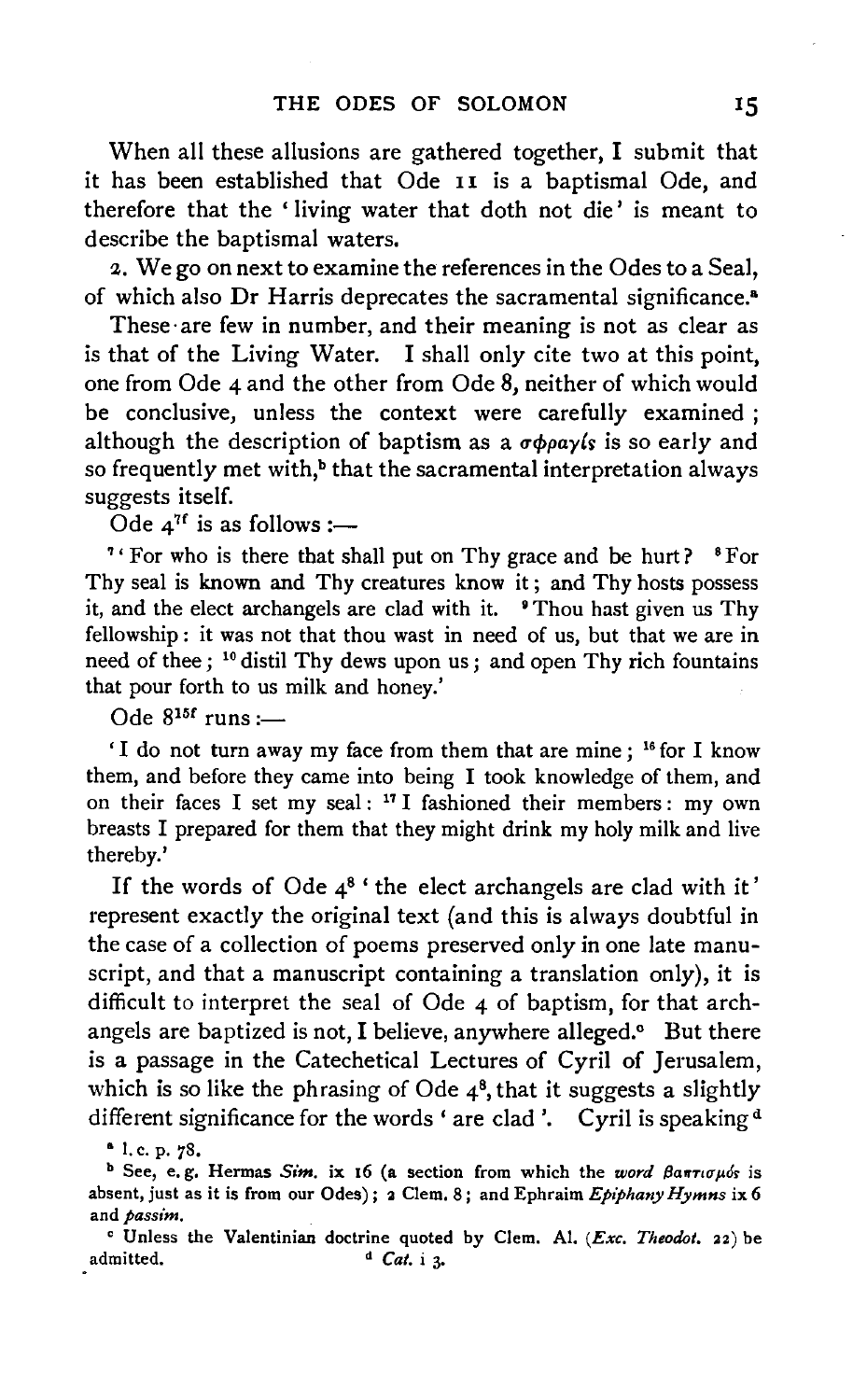of the gift of baptism :  $\tau \dot{\eta} \nu \sigma \omega \tau \eta \rho \iota \omega \delta \eta \delta \iota \omega \sigma \phi \rho \alpha \gamma \iota \delta \alpha \tau \dot{\eta} \nu \theta \alpha \nu \mu \alpha \sigma \iota \alpha \nu$ ,  $n\dot{p}$  τρέμουσι δαίμονες και γινώσκουσιν άγγελοι. That the hosts of heaven and hell recognize the power of the baptismal seal is Cyril's thought, and it is not certain that our Odist intended more than this. In one of the baptismal *ordines* printed by Assemani.<sup>8</sup> In one of the baptismal *ordines* printed by Assemani,<sup>8</sup> as used in the Church of Jerusalem, the words occur: ' exercitus caelestium circumadstant baptisterio, ut ex aquis suscipiant filios Deo similes,' which would express the similar idea of the interest of the angels in the sacrament of initiation.<sup>b</sup>

This conclusion is much strengthened if a passage from Basil's Homily on Baptism  $(\xi_4)$  be compared with the words quoted above from Ode 4· There is no need, Basil says, to despair because of sin, for grace abounds. If demons draw men to evil, angels draw them to good. And as to soldiers a *tessera* is given that their friends may recognize them in the battle, so is it in the Christian conflict. Baptism is the seal, without which hardly will heavenly guardians be able to recognize the Christian soldier. πώς αντιποιηθή σού ο άγγελος; πώς δε αφέληται των εχθρών, έαν μη  $\epsilon \pi$ ιγνώ την σφραγίδα; πώς δε σύ έρείς, του θεού είμι, μη έπιφερόμενος  $\vec{r}$   $\alpha$   $\gamma \nu \omega \rho i \sigma \mu$  $\alpha \tau a$ ; This is exactly the thought set forth in Ode  $4^{7-9}$ ; the 'seal' which is 'known ' by the hosts of heaven is the seal of baptism, with its protecting grace.

Again, the words which follow the mention of the seal in Ode 4, ' Thou hast given us Thy fellowship ; it was not that Thou wast in need of us, but that we are in need of Thee ; distil Thy dews upon us,' are entirely appropriate to the thought of the baptism of Christ, by which His fellowship with man was specially asserted. 'I have need to be baptized of Thee, and comest Thou to me? ' was the question of the Baptist (Matt. iii 14). But Christ was baptized, nevertheless, says Epiphanius,<sup>c</sup> tva dei $\xi\eta$ , őri a $\lambda\eta\theta\iota\nu\grave{\eta}\nu$ σάρκα ένεδύσατο, α \ηθινήν ενανθρώπησιν. κατερχόμενος είς τα ΰδατα, διδούς ήπερ λαμβάνων, παρεχόμενος ήπερ επιδεόμενος κτλ. This is very close to the thought of Ode  $4^9$ .

We have, next, mention of breasts of milk in Ode 8 and of fountains of milk and honey in Ode 4, which will go far to confirm

<sup>•</sup> *Cod. Liturg.* ii 226; cp. Cosmas I. c. 470.

<sup>&</sup>lt;sup>b</sup> Cp. Cyr. Hier. *Procat.* 15 ήδη μοι χορούς άγγελικούς έννοήσατε ... θρόνους δε καί ~evp&OT7JTas A<&Tollp")'oliVTas: see also Tert. *de Baptismo* 4, 6.

c *Adv. Haer.* Ill ii 15.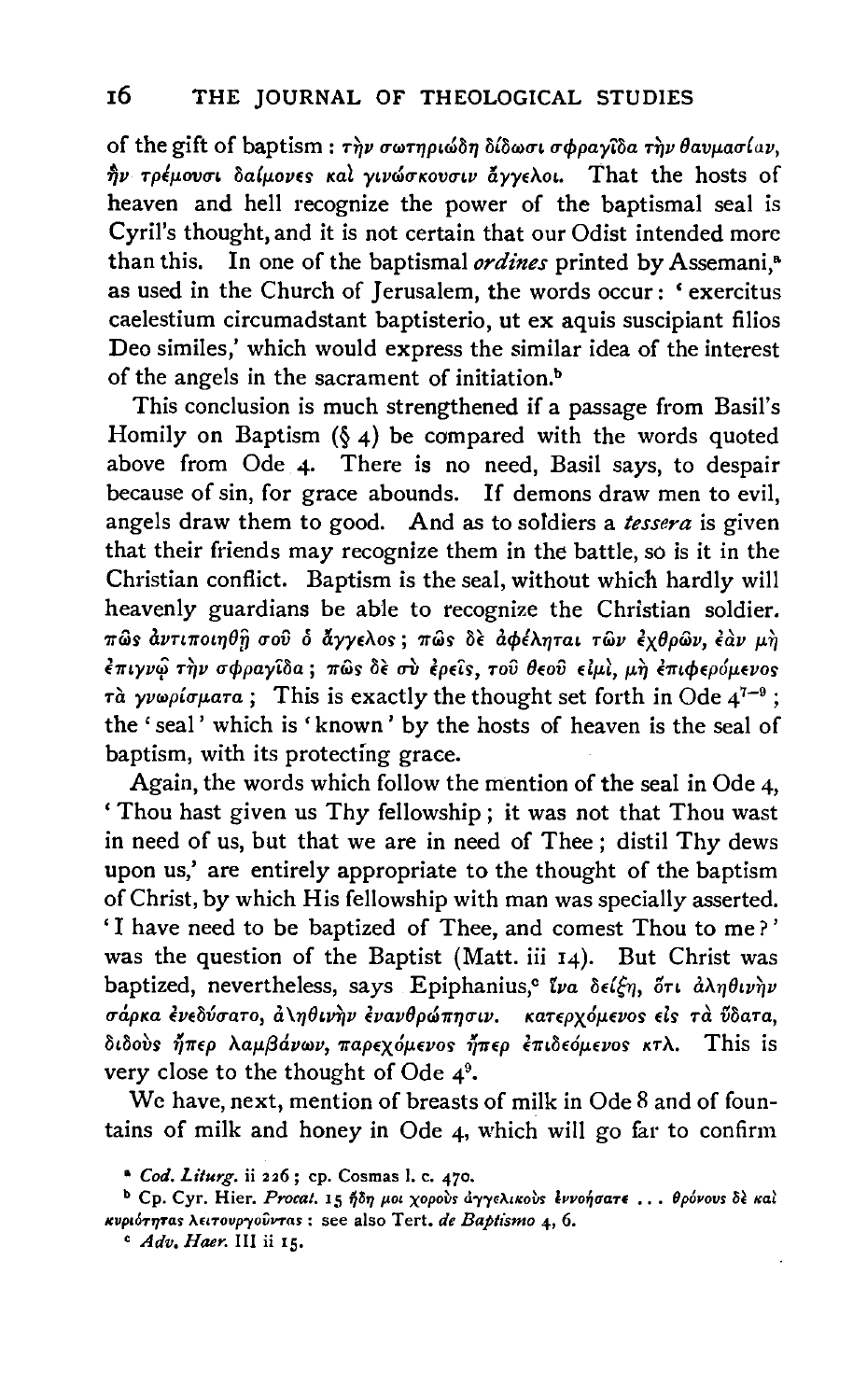our conclusion, when the references in other Odes to *milk* are scrutinized.

Ode 19 (which speaks later on of the Virgin Birth of Christ and is therefore certainly Christian) begins thus : 'A cup of milk was offered .me : and I drank it in the sweetness of the delight of the Lord. The Son is the Cup, and He who was milked is the Father: and the Holy Spirit milked Him; because His breasts were full, and it was necessary for Him that His milk should be sufficiently released.; and the Holy Spirit opened her bosom and mingled the milk from the two breasts of the Father.' This is harsh and crude language, as Dr Harris observes, while he provides us with an interesting parallel from Clement of Alexandria,<sup>a</sup> 'the milk of the Father by which only the babes are fed'. But it should be added that Clement proceeds on the same page to speak of *baptism:* 'With milk, the Lord's nutriment, we are nursed directly we are born ; and as soon as we are regenerated, we are honoured by receiving the good news of the hope of rest, even the Jerusalem above, in which it is written that milk and honey fall in showers.' And, again, a little lower down : ' The Holy Spirit in the Apostle, using the voice of the Lord, says mystically, "I have given you milk to drink". $\frac{b}{b}$  For if we have been regenerated unto Christ, He who has regenerated us nourishes us with His own milk, the Word.' A parallel that is even more apposite for our present enquiry, as it comes from Syria and not from Alexandria, is a sentence from the Homily of Narsai on the Mysteries of the Church and of Baptism: <sup>e</sup> 'As milk he sucks the Divine mysteries, and by degrees they lead him, as a child, to the things to come. A spiritual Mother *[se.* the Church] prepares spiritual milk for his life; and instead of the breasts she puts into his mouth the Body and the Blood.' And again, a Poem on Easter, ascribed to Fortunatus (saec. vi), speaks of the newly baptized as 'fed with abundant milk at the Church's bosom '. This is the same thought as we have in Ode 8: 'My own breasts I prepared for them that they might drink my holy milk and live thereby'; and the key to that Ode is to recollect that the Church is the speaker, and that she is addressing the neophytes whom she has received.

<sup>&</sup>lt;sup>a</sup> *Paed.* i. 6. b J Cor. iii 2; cp. Iren. *Haer.* IV xxxviii 1. c *Hom.* xxi (c) p. 52 (Cambridge *Texts and Studies).*  VOL. XII. C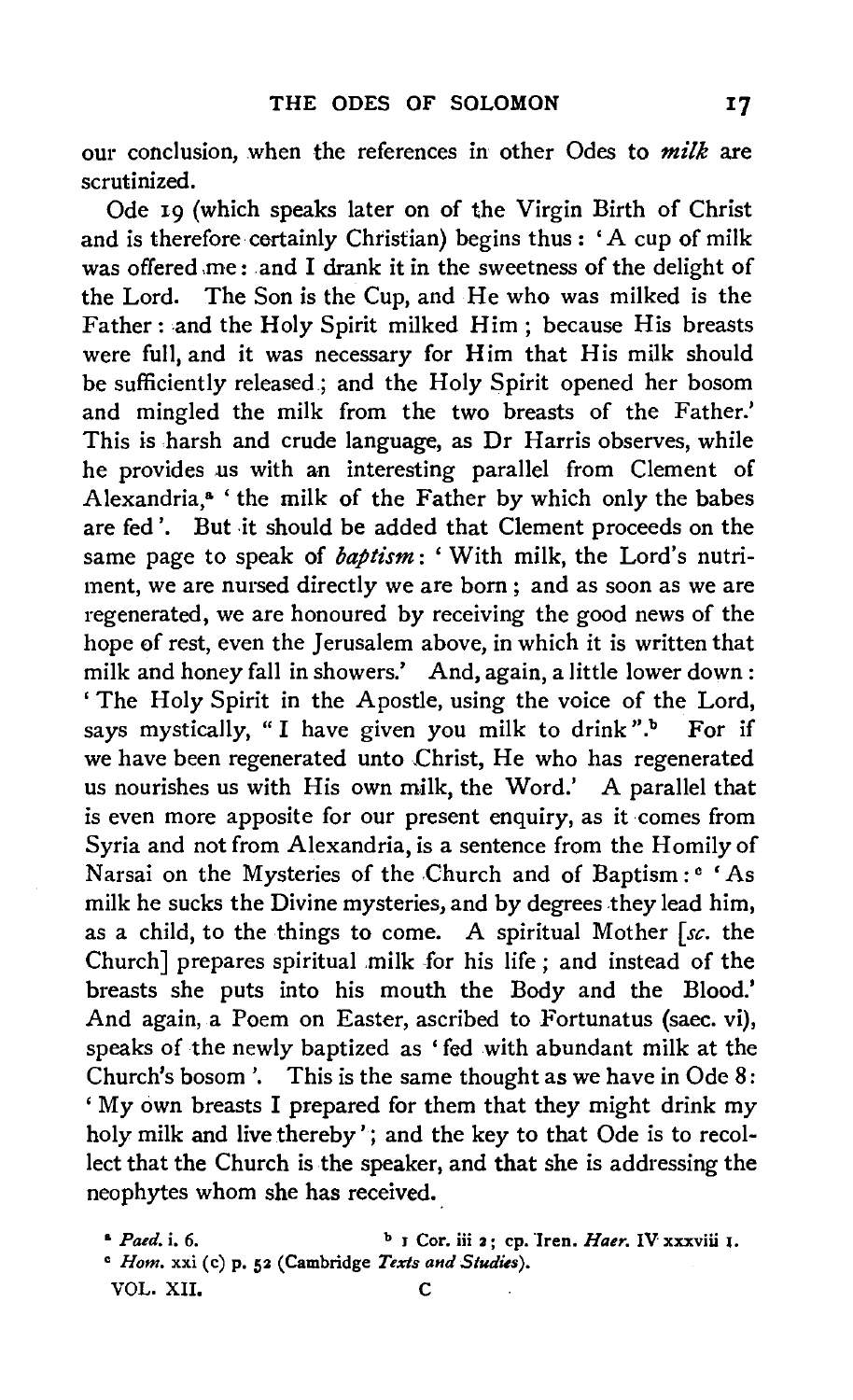The words of Ode 410, 'Open thy rich fountains that pour forth to us milk and honey,' seem to carry an even more specific allusion. There are many traces in early Christian literature from the second century onward of a rite of administering milk and honey to the newly baptized, to symbolize their entrance into the ' land flowing with milk and honey ', the land of promise which the chosen people reached after passing through the waters of Jordan. So Tertullian writes: 'inde suscepti lactis et mellis concordiam praegustamus,'<sup>a</sup> and the passage of Clement of Alexandria just quoted should be compared.

The argument, then, which I have been elaborating in regard to Odes 4 and 8 is that their language about ' milk ', ' milk and honey', fellowship with God, &c., most naturally relates to baptism, which therefore may be taken to be represented by the ' seal' of which they speak.

There is, however, an objection taken by Dr Harnack to the view that Ode 4 is in any sense a Christian Ode which requires notice. It begins thus : ' No man, 0 my God, changeth thy holy place;  $^2$  and it is not [possible] that he should change it, and put it in another place : because he hath no power over it : <sup>3</sup> for Thy sanctuaryThou hast designed before Thou didst make places: ' that which is the elder shall not be altered by those that are younger than itself.' This has reference, in the view both of Dr Harris and of Dr Harnack, to the Temple at Jerusalem, and its unique claims as the Sanctuary ; and the passage shews, in Dr. Harnack's opinion, that the author was a Jew and that the Temple was still standing, which would give us a date before A.D. 70 for the Ode. If this conclusion can be substantiated, it is of the highest importance for the criticism of our Odes ; and there is no doubt that the language of the first four verses lends itself to such an interpretation. Yet if this be the meaning, we have here a phenomenon which does not present itself again throughout the whole collection of Odes, viz. a reference to definite times and localities. The singer praises God in all the other Odes *sub specie aeternitatis* ; his songs are timeless ; his thought is not bounded by the conditions of the country in which

<sup>•</sup> *De Cor.* 3; cp. *adv. Marc.* i 14. See also *Egypt. Ch. Ord.* can. *46; Can.*  Hippol. xix; Concil. Carthag. iii can. 24; Jerome ad Lucifer. Opp. ii 180, and in *Esai.lv.* The rite is still retained in Abyssinia (Dcnzinger *Ril. Or.* i p. 232).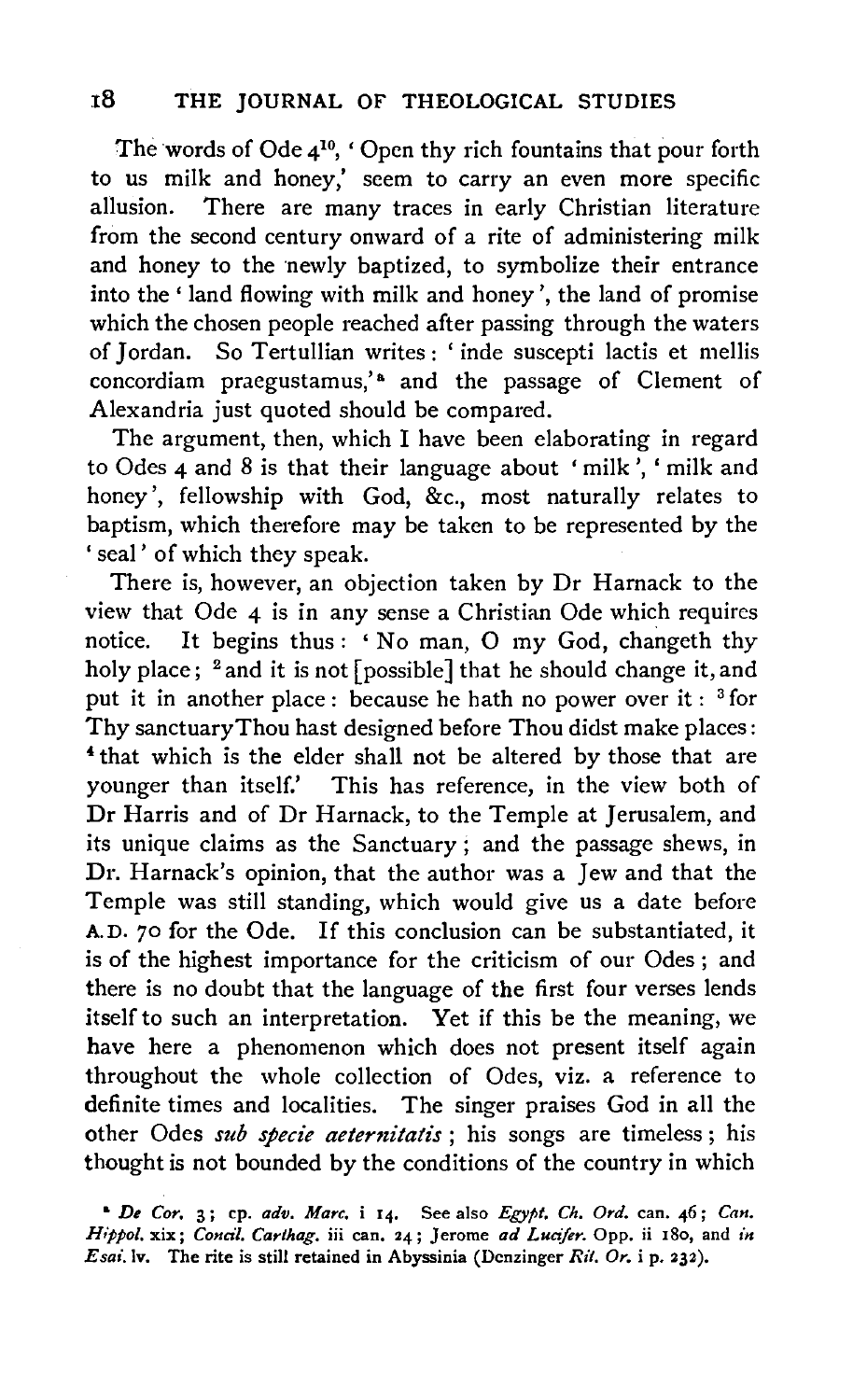his lot is cast. And, moreover, such a view of vv. 1-4 accords very ill with what follows;<sup> $a$ </sup> there is, apparently, no connexion at all with : 'One hour of thy Faith is more precious than all days and years. For who is there that shall put on Thy grace and be hurt?' That the singer should set such store by the situation of the Temple is hardly consistent with Dr Harnack's view that he everywhere appears as one for whom 'alle Vermittelungen, Ceremonien und die religiösen Apparate sind unter seinem Fusse; er ist was man heute einen *liberalen* Frommen nennen würde; ... er ist ein mystischer Prophet'.<sup>b</sup> I should doubt if the Odist is really quite independent of religious 'apparatus', for the heart of his thought seems to me, as I have said, to be the grace of baptism ; but I find a difficulty in reconciling this view of his position with his supposed veneration for the material Temple. And hence it is natural to look about for some other explanation of words, admittedly obscure, which point that way.

May not the key to the opening verses of Ode 4 be that the Odist is thinking of the unique dignity of the *Church,* the company of the baptized, rather than of the buildings of the Jewish temple? $\degree$  A prayer for the candidates for baptism near the beginning of the *Ordo* of Severus<sup>d</sup> proceeds: 'Planta eos in ovilibus haereditatis tuae, in domo iliius habitationis tuae perornatae, quam erexisti in sanctuario illo quod appararunt manus tuae.' Certainly in this prayer, the sanctuary which God's hands have prepared is the Church, foreshadowed and typified in the hymn of Exod. xv 17; the sanctuary which is reached when the people, like Israel of old, have passed through the waters. That the unchangeable sanctuary of Ode 4 may be just this, and no other, is, I believe, a tenable view, and more consistent with the context than the interpretation which Dr Harnack assumes as inevitable.

Let us proceed to handle Ode 22, an Ode that is very obscure, and of which the interpretation given in *Pistis Sophia* does not help us. The subject of the singer's praise is <sup>4</sup> He who gave me

 $C<sub>2</sub>$ 

 $d$  See above p. 4.

<sup>•</sup> Since this article was written, Dr Barnes has printed a similar criticism on Ode 4 *(J. T. S.*, July 1910, p. 617).

 $b$  l. c. p. 105.

c With Ode 43 cp. 2 Clem. 14 ; and also Basil *in Ps.* xxix 3·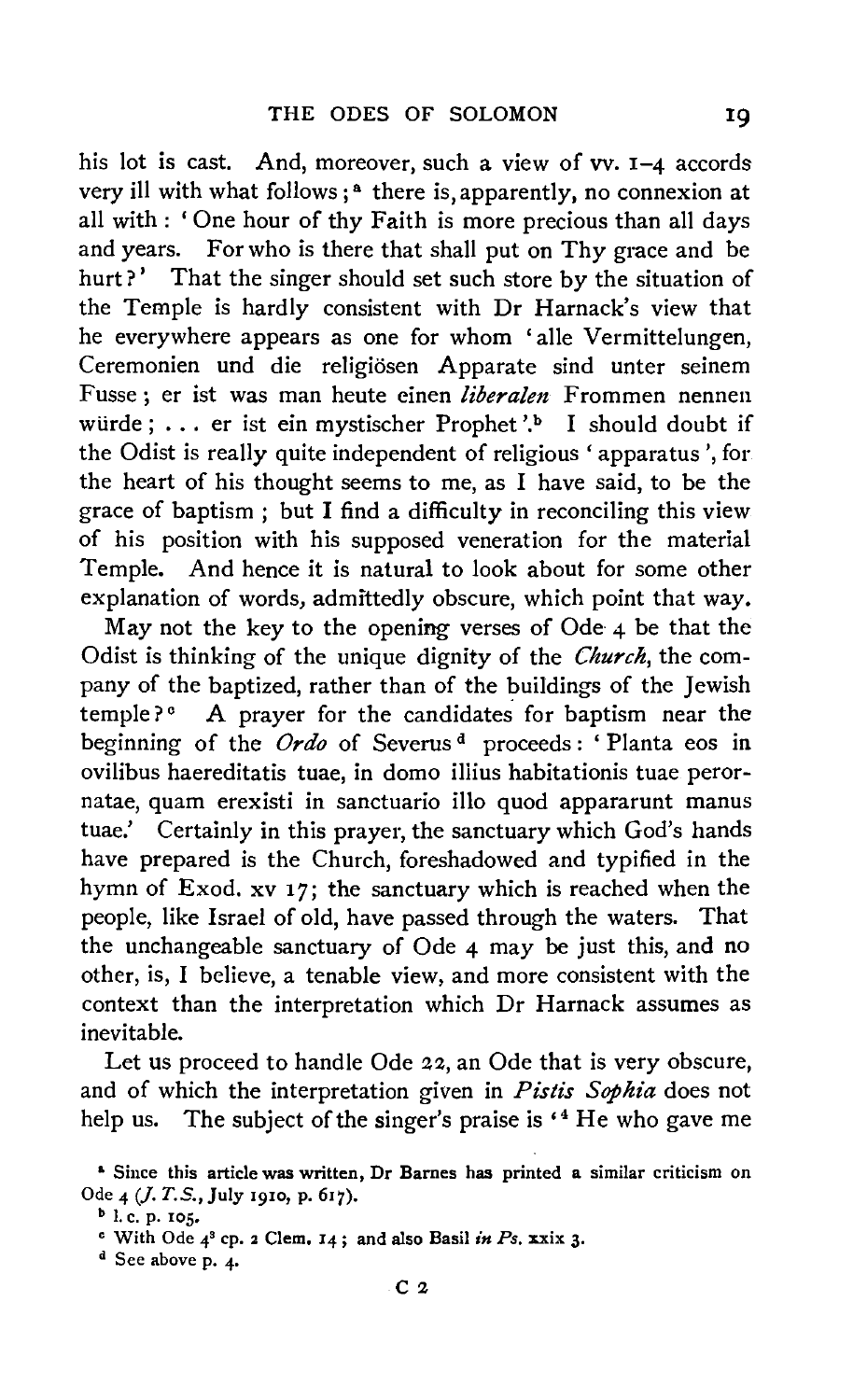authority over bonds that I might loose them;  $5$  He that overthrew by my hands the dragon with seven heads ; and thou hast set me over his roots that I might destroy his seed'.

First let us find out who the dragon is. Dr Harris makes various suggestions as to the historical allusion involved, although as he truly says: 'dragons are difficult to identify.' • But the explanation is ready to hand for any one who remembers the phrases of the baptismal service books. ' Collidatur caput draconis illius homicidae subter signaculum crucis' is a petition just before the *insujflatio* upon the baptismal waters in the *Ordo*  already cited of Severus of Antioch. The dragon appears in like manner in the two Syrian *ordines* printed by Assemani<sup>b</sup>; and also in the Armenian rite.<sup>c</sup> And Cyril of Jerusalem explains to the catechumens in his Catechetical Lectures<sup>d</sup> that the dragon with seven headsof Job xl 23 is the devil whom Christ overcame in His baptism : επεί ούν έδει συντρίψαι τ**άς κεφαλάς του δράκοντο**ς [Ps. lxxiii (lxxiv) 13], Karaßàs εν rois ύδασι έδησε τον ισχυρόν [Matt. xii 29], *lva εξουσίαν λάβωμεν πατείν επάνω όφεων* [Lk. x 19]. Nor does Cyril stand alone. Methodius<sup>®</sup> says that the dragon with seven heads of Apoc. xii is the devil who lies in wait to destroy the baptized. The point need hardly be laboured further. There is no need to search for the dragon in Greek or Roman or Egyptian history; to the Odist, as to the compilers of the baptismal offices, to Cyril and to Methodius, he is always a danger, for he is the spiritual enemy of the baptized, overcome in the Baptism of Christ Himself.

The dragon of Ode 22 being then the ' old serpent ' who is vanquished in baptism, we have no difficulty in realizing that the 'bonds' which are 'loosed' at the same time that the dragon is overthrown are the bonds with which the devil binds us. Baptism says Cyril is  $a\ell x \mu a\lambda \omega \tau o \nu s$ , a phrase that is repeated often by the Fathers, e.g. by Gregory Nazianzen  $\mathfrak{s}$ ; it is a Ransom for captives, for those that are bound. So in other Odes, as well as in Ode 22, the singer speaks of this release. 'He had cast off my bonds from me' (Ode  $2I^1$ ); 'I was rescued from my bonds' my bonds from me (Ode 21'); '1 was rescued from my bonds<br>(Ode 25'); 'He gave me . . . to lead captive a good captivity'

<sup>•</sup> I. c. p. IJ9· • Conybeare *Rituale Armenorum* p. IOI.

<sup>&</sup>lt;sup>*e*</sup> *Banquet* viii 10. <sup>*f*</sup> *Procat.* 16.

<sup>b</sup>*Cod. Liturg.* ii 214, 226 • d *Cat.* iii 11. g *Oratio* xi 3·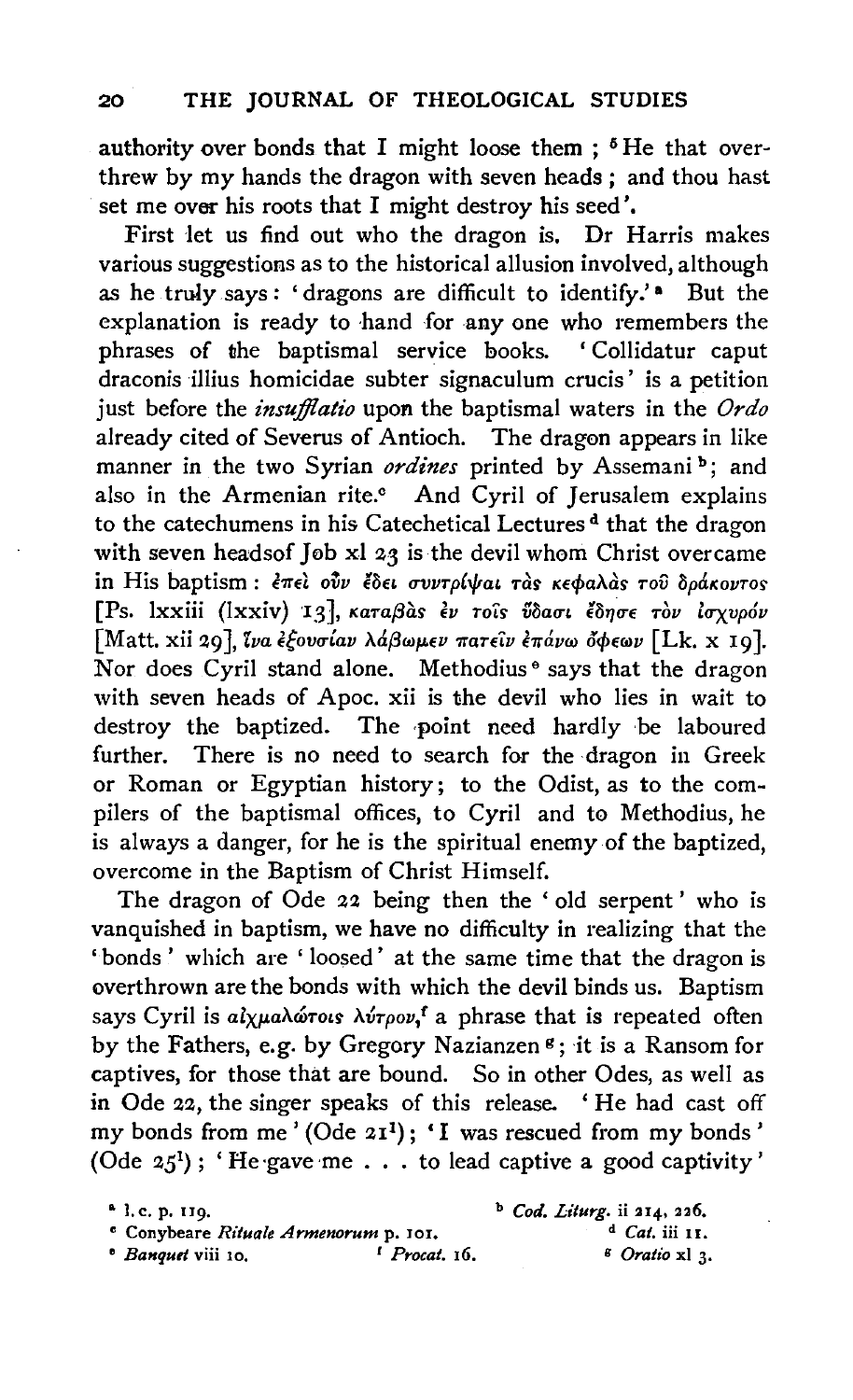(Ode 103); 'I went over all my bondmen to loose them: that I might not leave any man bound' (Ode  $17^{11}$ ).

A study of the baptismal service books will also help us with Ode 24, which begins, 'The Dove fluttered over the Messiah'. This refers, of course, to the Baptism of Christ, as Dr Harris points out.<sup>a</sup> But the rest of the ode is obscure, and of the later part no full explanation has been offered. This is Dr Harris's  $translation :=$ 

' 1 The Dove fluttered over the Messiah, because He was her head; and she sang over Him and her voice was heard : <sup>2</sup> and the inhabitants were afraid and the sojourners were moved : <sup>\*</sup> the birds dropped their wings, and all creeping things died in their holes : and the abysses were opened which had been hidden ; and they cried to the Lord like women in travail: 'and no food was given to them, because it did not belong to them; <sup>5</sup> and they sealed up the abysses with the seal of the Lord. And they perished in the thought, those that had existed from ancient times; <sup>6</sup> for they were corrupt from the beginning; and the end of their corruption was life : <sup>7</sup> and every one of them that was imperfect perished : for it was not possible to give them a word that they might remain : 8 and the Lord destroyed' the imaginations of all of them that had not the truth with them. <sup>9</sup> For they who in their hearts were lifted up were deficient in wisdom and so they were rejected; because the truth was not with them. <sup>10</sup> For the Lord disclosed His way, and spread abroad His grace; and those who understood it, know His holiness. Hallelujah.'

We notice, first, the reference to the Dove descending, and Dr Harris calls special attention to the verb 'to flutter' which is used, comparing the expression of Justin,<sup>b</sup> *επιπτήναι επ' αυτον ώς rrepurnpav ro llytov rrvevp.a.* The *Ordo* of Severus, to which allusion has so often been made,<sup>o</sup> introduces the same idea. 'Spiritus sanctitatis in similitudinem columbae *volans* descendit mansitque super caput Filii et super aquas *incubavit.'* <sup>d</sup>

Next, it is to be observed that all the Eastern Baptismal rites bring in the idea that the waters were terrified at the coming of Christ for baptism. They quote <sup>o</sup> Ps. lxxvi (lxxvii) 17, 18 *eldoodv* 

• Dr Harnack prefers to emend the text, which. he thinks may have run ' The Dove fluttered over the earth'. But this emendation is quite unnecessary, as. shall see.

 $\alpha$ *b Dial. c. Tryph.* 88.  $\alpha$  **Above p. 4.** 

<sup>d</sup> This passage is quoted by Dr Harris (l. c. p. 86).

<sup>e</sup> It is hardly necessary to give references. The *Ordo* of Severus quotes all three passages. The first is quoted in Assemani's Ordo Alexandr. Copt. et Aethiop.;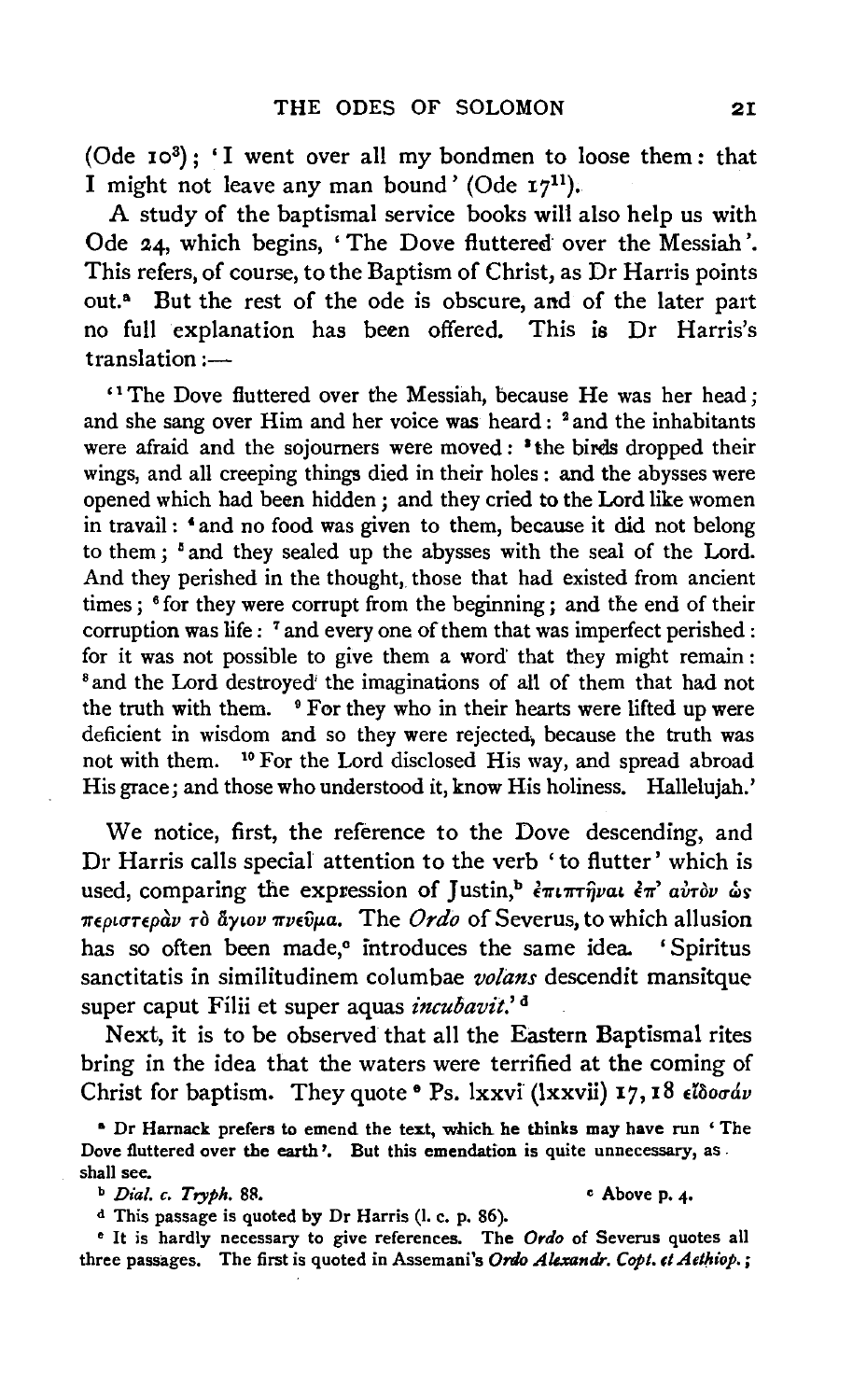ITf iloant Kal icpof3~0T,uav *Kal imp&.x011uav l1f3vuuoL,* or Ps. cxiii *(* cxiv) <sup>3</sup>~ *8&.A.auua eioev Kal* ~cpvyev, o *'Iopo&.v'l]s tuTp&.cp'IJ* els nt *chrluw,* or Ps. xxviii (xxix) 3 φωνή Κυρίου επι των ύδάτων, as forecasting the terrors inspired by the Coming of the Christ to the Iordan. In terrors inspired by the Coming of the Christ to the Jordan. the Armenian baptismal rite printed by Mr Conybeare<sup>8</sup> there is a prayer to Christ which takes up this thought : ' By Thy dread command *Thou didst close up the abysses* and make them fast ... thou didst bruise the head of the dragon upon the waters.' It will be noticed how close the words which I have italicized are to ver. 5 of our Ode, as also to Ode 3<sup>1</sup> 'The abysses were dissolved before the Lord: and darkness was destroyed by His appearance'. Nor is this idea peculiar to the Rituals, ancient or modern ; it appears in Hippolytus,<sup>b</sup> and in Origen, who paraphrases Ps. lxxvi I7 ai άβυσσοι τας καταχθονίους δύναμεις δηλούσιν, αίτινες έν τη  $\pi$ αρουσία Χριστού έταράχθησαν.

This last quotation introduces us to a new point, viz. that not only were the waters afraid, but the demons and evil spirits were scared away, which is the thought of the singer towards the end of Ode 24. Thus there is a special prayer in the baptismal *Ordo*  of the Church of Jerusalem  $\circ \cdot \cdot \cdot$  'fugiant itaque umbrae invisibiles et aereae, quaeso te, Domine, neque delitescat in aquis istis tenebrosus daemon'.

Is it then, having regard to these parallels, doubtful that by ' the seal of the Lord ' with which the abysses were sealed up (ver. 5) the Odist means to indicate Christian baptism?

A 'seal' is also mentioned in Ode 23, but here the reference does not seem to be to the baptismal *ucppayls,* although I confess that I am unable to offer any interpretation, with confidence, of this very obscure piece. Dr Harris and Dr Harnack both give it up as unintelligible, nor does Dr Barnes explain its difficulties.

This Ode tells of a sealed letter, representing the Divine thought, which was shot down from heaven. It was 'a great tablet, wholly written by the finger of God', a phrase which suggests that it was a New Commandment ; it 'embraced all districts', and upon it was the Name of the Trinity. So far, these

the second in the Mass of the Catechumens in the Liturgy of Chrysostom; the third in the modern form of Blessing the Waters, and in the modern Nestorian rite.

c Printed by Assemani I. c. ii 228.

<sup>&</sup>lt;sup>**a** *Rituale Armenorum* p. 101. **b** *De Theoph.* 2.</sup>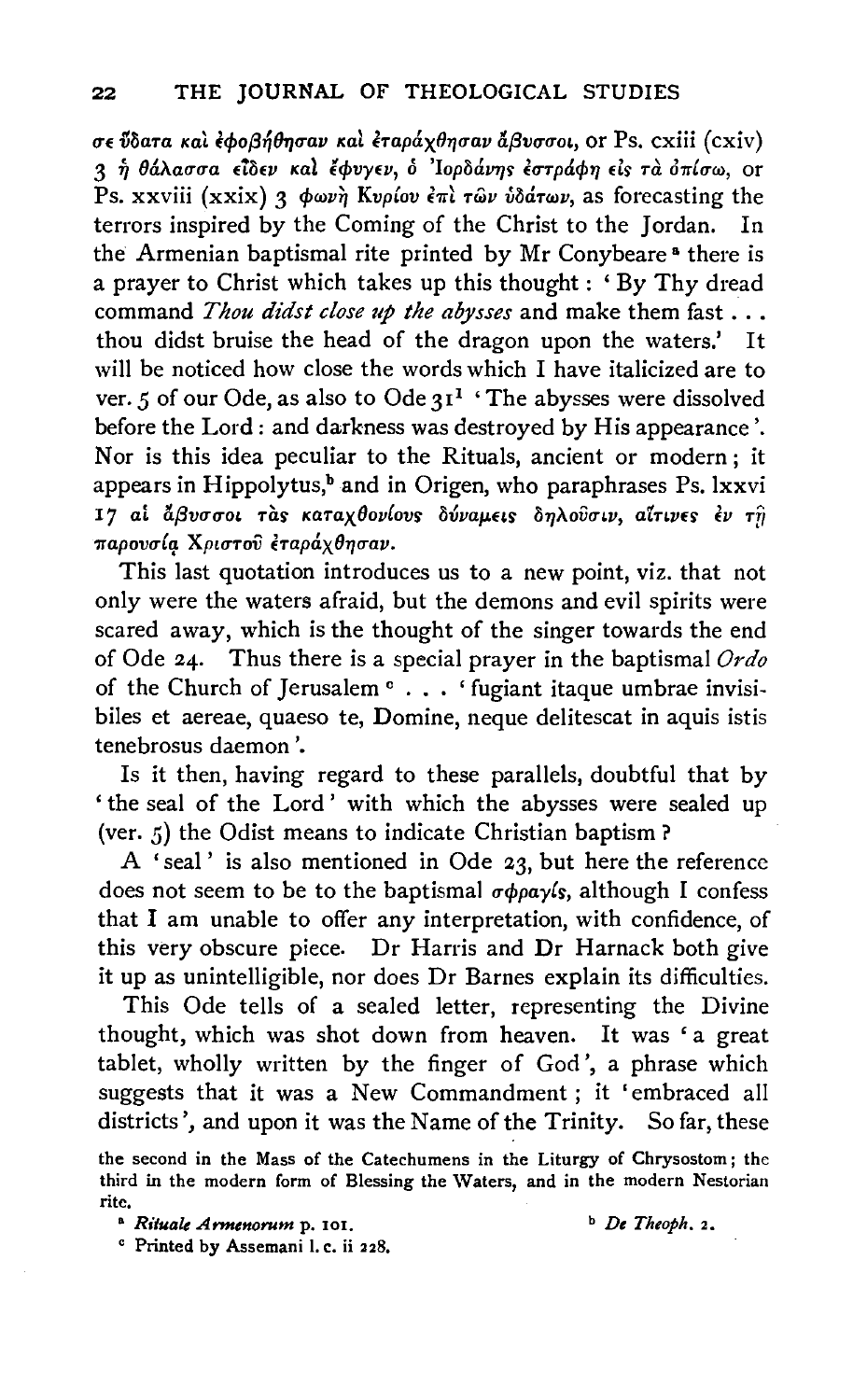indications would agree with the conclusion that this Letter was the Commission to the Church of Matt. xxviii 19 ' Make disciples of all the nations, baptizing them into the Name of the Father and of the Son and of the Holy Ghost'; and I am inclined to think that we are here on the right track.

Many tried to seize the letter, but failed ; they were afraid and could not loose the seal. '<sup>9</sup> But those who saw it went after the letter that they might know where it would be loosed, and who should read it, and who should hear it. <sup>10</sup> But a wheel<sup>®</sup> received it and came over it : 11 and there was with it a sign of the Kingdom and of the Government : 12 and everything which tried to move the wheel it mowed and cut down : 13 and it gathered the multitude of adversaries, and covered the rivers and crossed over and rooted up many forests and made a broad path.' That is to say, the Wheel which received the Letter moved on to victory and triumph. This would fall in with the idea that the Wheel is the Church. The Church alone could break the seal, and read the Divine message.

Even yet, however, we have not exhausted the difficulties, for ver. 14 proceeds : ' The head went down to the feet, for down to the feet ran the wheel, and that which was a sign upon it.' If the Wheel is the Church, are we to interpret the Head of Christ, and the Feet of His members-a distinction which possibly is suggested in Ode  $42^{18}$ ? Or should we rather look for a clue in a fancy of Cyril of Jerusalem who in one place <sup>b</sup> represents the Deity of Christ as the Head, and His Manhood as the Feet ? Either interpretation seems farfetched, although we must remember that in Christian exegesis of the early period ' anything may be the cause of anything', a maxim which I shall proceed to illustrate by a passage from Basil that provides yet another possible explanation of the Wheel.

The Greek expositors interpreted Ps. xxviii (xxix)  $3 \phi \omega v \hat{\eta}$ K*v*ρίου επι τῶν ύδάτων of the Voice which was heard at the Baptism of Christ.<sup>c</sup> Basil (l, c.) proceeds to connect this with the  $\phi \omega v \hat{y}$ 

<sup>•</sup> Dr Barnes suggests that this word may mean ' sickle ', and that there is some allusion to Apoc. xiv  $14 f$ ; but this does not solve our difficulties.

<sup>b</sup>*Cat,* xii I.

<sup>&</sup>lt;sup>c</sup> Hippol. *Theoph.* 7; Greg. Nyss. *De Baptismo Christi*; and Basil *Hom. in Ps. xxviii.* Cp. the use of the words at the Consecration of the water of Baptism, in the Coptic rite (Denzinger *R. 0.* i p. 207), and in the Greek' Great Consecration'·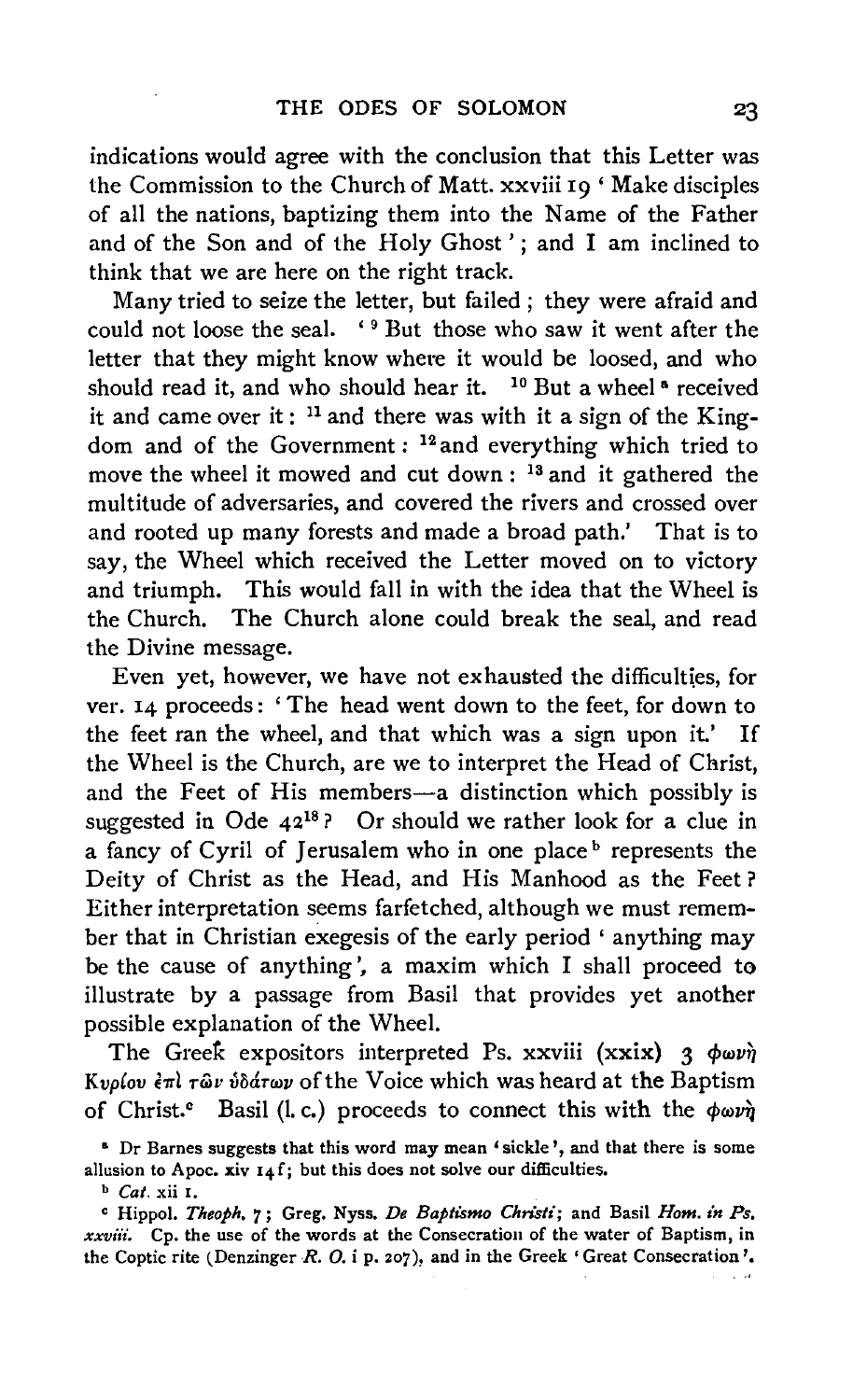*Kvplov* which gave the Baptismal commission in the Name of the Trinity, i.e. Matt. xxviii 19. The Voice of the Lord in nature, he goes on, is thunder; and the delivery of the Gospel after baptism may also be called 'thunder':  $\delta v v a \tau \delta v$   $\delta \epsilon$  *σ*οι και κατα τον εκκλησιαστικόν λόγον την μετά τὸ βάπτισμα γινομένην εκ της μεγαλο*cf>wv(as roil EVa.yyEA.lov tv ra'is lf!vxa'is rwv* ~071 *TEAELOVp.,vwv 7Tapd.ooσιν βροντην δνομάζειν.* Basil says, parenthetically, that the title ' Sons of Thunder' justifies this comparison of the voice of thunder to the voice of the Gospel.<sup>8</sup> But it is not every one who can claim that his voice is this thunder of the Gospel. It is only a man such as is alluded to in Ps. lxxvi (lxxvii) 19  $\phi \omega \nu \hat{\eta}$  r $\hat{\eta}$ s  $\beta \rho \nu \hat{\eta}$ s *σου έν τώ τροχώ*,<sup>b</sup> 'The Voice of Thy thunder is in the *wheel.'* The voice of the thunder of the Gospel is only in him who is worthy to be called a' wheel', who' presses on to the things that are before' as a wheel does, only touching earth with a little part of him. And so, for Basil, the 'wheel' of Ps. lxxvi (lxxvii) 19 is the soul inspired by the spirit of the Gospel-a curiosity of exegesis which is also found as one of Origen's alternative explanations of the *rpoxos* of this verse, viz. rhy *Kaθapav Kal alwvtov vvxnv.*<sup>c</sup>

If we accept this clue from Basil, the Wheel is the devout Christian, and the reception of the Letter by the Wheel would be an allusion to the delivery of the Gospel to the catechumens. The seal upon the Letter would not be the baptismal  $\sigma \phi \rho a \gamma i s$ , which is rather the interpretation of the 'sign of the Kingdom ' that is 'with' the Wheel, the newly baptized being signed with the sign of the Cross. The difficulty in this interpretation lies in vv. 12, 13; for while the Church as a whole moves irresistibly to its final triumph, and the gates of hell cannot prevail against it, such language is not so applicable to the individual Christian, however devout and bold. If a patristic interpretation of the *rpoxos* of Ps. lxxvi (lxxvii) 19 as representing the *Church* were forthcoming, comparable to that just now derived from Basil, the explanation of the Wheel as the Church would probably be the best available. As things are, the Ode remains obscure ; but

a All this is also in Theodoret's Commentary *in loc.* 

b This is the LXX.

• It should be observed that this interpretation was current in the West as well as in the East. Thus Jerome *(Tract. de Ps.* lxxvi, ed. Morin *Anecdota Maredsolana*  Ill ii 55) has : 'Rota modico quodam vestigia stat in terra, et non solum stat, sed quasi percurrit : non stat, sed tangit et praeterit; denique cum volvitur, semper ad altiora conscendit. Ita et sanctus vir,' &c.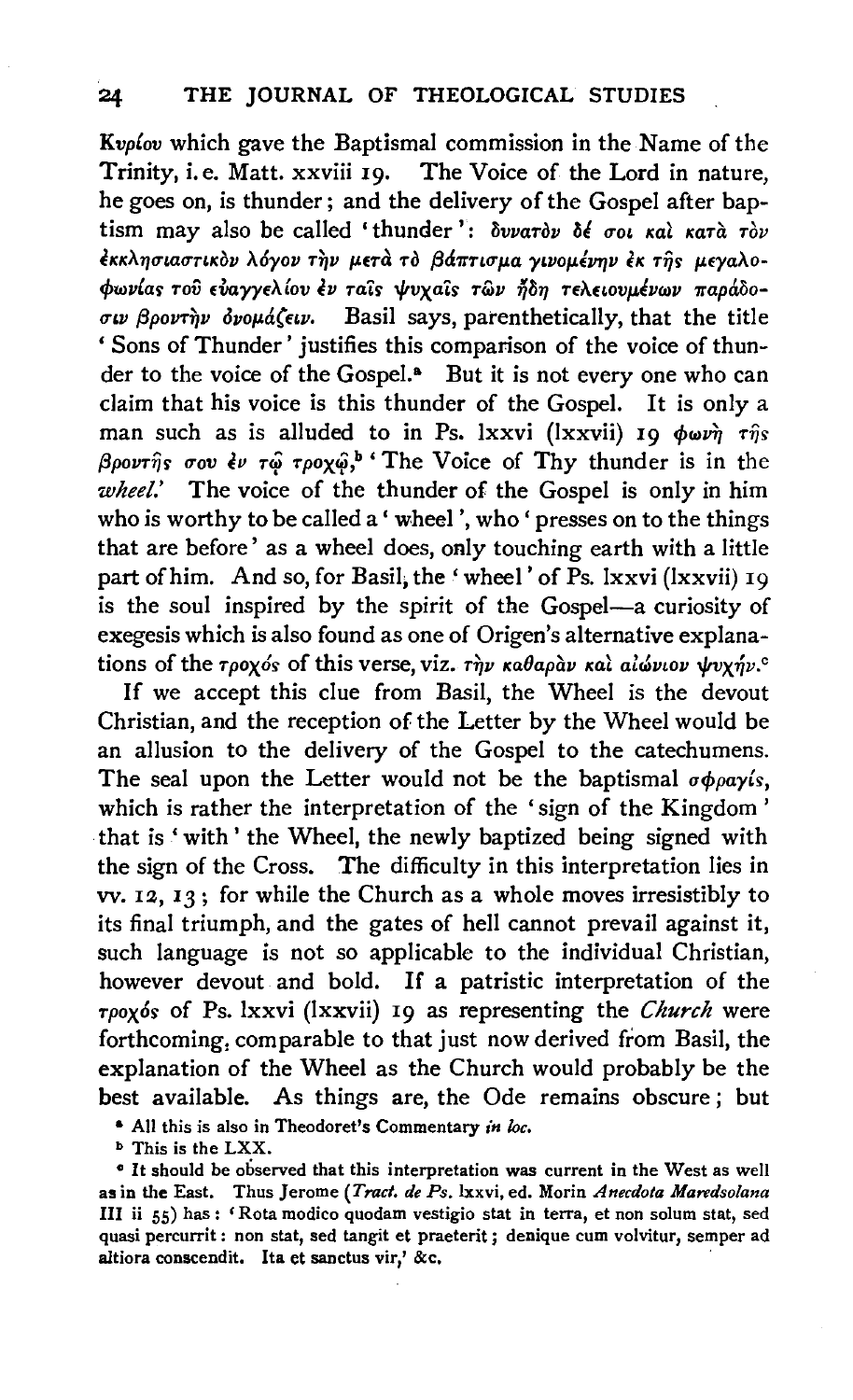perhaps enough has been said to shew that, whatever be its precise meaning, it deals with baptismal thoughts.

We now go back to the seal on the Letter. I suggest that this refers to the jealousy with which the deeper Christian truths were concealed from the unbaptized. ' It was not permitted to them to loose the seal,' for the *disciplina arcani* was strictly observed. To this *disciplina arcani* there is an apparent reference in Ode 811, 'Keep my secret, ye who are kept by it.' Dr Harris quotes a good parallel from Lactantius,<sup>a</sup> but he has not explained its significance: 'nos defendere hanc (doctrinam) publice atque asserere non solemus, Deo iubente, ut quieti ac silentes arcanum eius in abdito atque intra nostram conscientiam teneamus .•. abscondi enim tegique mysterium quam fidelissime oportet, maxime a nobis, qui nomen fidei gerimus.' Of this there can be only one interpretation, viz. of the *disciplina arcani* before baptism.<sup>b</sup> And in Cyril of Jerusalem we have an even closer parallel; it is his exhortation to the Catechumens  $\tau\eta\rho\eta\sigma o\nu\tau\delta$ μυστήριον (the exact words of our Odist) τ<u>ω</u> μισθαποδότη.<sup>c</sup> This ' secret ' which is to be kept has the same reference as the ' seal ' on the letter of Ode 23, viz; to the *disciplina arcani.* 

Ode 17, as Dr Harris observes, is Messianic, but he has not noticed (nor has Dr Harnack) the Old Testament quotation which it contains. Vv. 8-10 are as follows: 'I opened the doors that were closed, and brake in pieces the bars of iron, but my iron melted and dissolved before me: nothing appeared closed to me: because I was the door of everything.' Now in Isa. xlv  $I-3$  we have: 'I will loose the loins of kings to open the doors before him and the gates shall not be shut ... I will break in pieces the doors of brass and cut in sunder the bars of iron : and I will give thee the treasures of darkness and hidden riches of secret places,'<sup>d</sup> which is obviously behind our Odist's language. These words were originally spoken of Cyrus 'the anointed', but they are applied by Lactantius explicitly to Christ, and in the section of his work in which he quotes Ode 19.º We may, indeed,

a *Div. Inst.* vii 26.

b Dr Harris appositely cites a saying ascribed to Christ in Clem. Alex. *Strom.*  v 10  $\mu$ vστήριον έμον έμοι και τοιs viois μου, which goes back to a Hexaplar reading in lsa. xxiv 16. c *Procat.* I 2.

<sup>&</sup>lt;sup>d</sup> The LXX representing the last six words is  $d$ *opárovs dvol{w*  $\sigma$ *oi*.

<sup>•</sup> *Div. Inst.* iv I 2 ; see p. I above.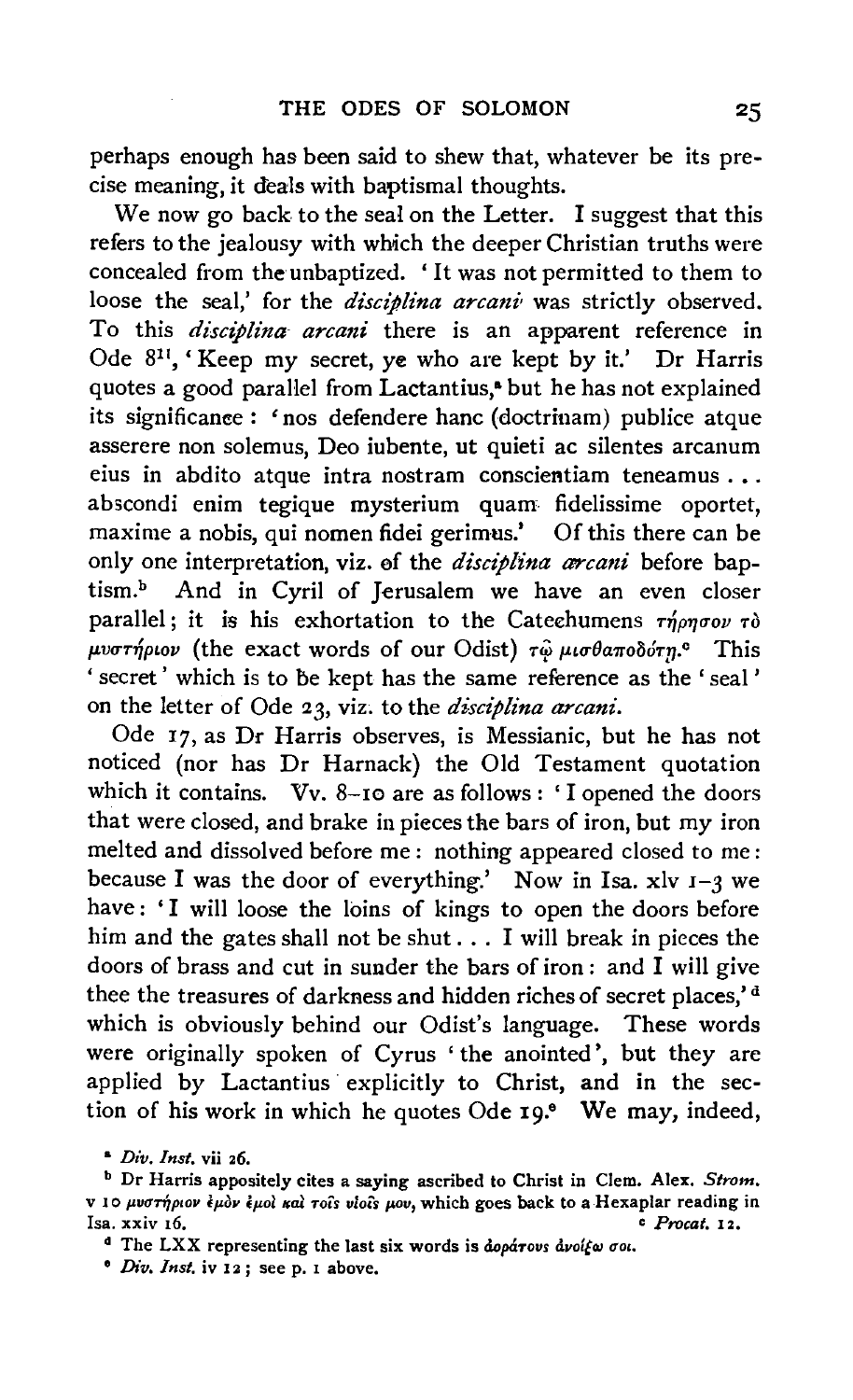go. two centuries behind Lactantius. The verse from Isaiah is quoted by Barnabas in a passage already cited,<sup>a</sup> where he is collecting Old Testament *testimonia* to baptism. Thus here, again, we are in the region of baptismal thoughts. Verses I, 4, II, 14 from this Ode have elsewhere been cited, $\frac{b}{b}$  as containing baptismal allusions, so that it is not surprising to find the Odist quoting the same passage from the Old Testament Scriptures as that which Barnabas adduces as foreshadowing the life of the baptized.

Some further allusions in our Odes to the baptismal ritual, and to early beliefs about the Sacrament, may next be marshalled, *valeant quantum.* 

The first act of the baptismal ritual was the renunciation of the devil ; and then the catechumens with outstretched and uplifted hands faced eastward and professed their covenant with Christ.<sup>c</sup> To this we have repeated allusions in the Odes. 'My arms I lifted up to the Most High, even to the grace of the Lord, because He had cast off my bonds from me' (Ode 21<sup>1</sup>); 'I stretched out my hands and approached my Lord; for the stretching of my hands is His sign' (Ode  $42^1$ ; cp. Ode  $27^1$ ); 'I spread out my hands in the lifting up of my soul' (Ode  $35^8$ ; cp. Ode  $37^1$ ).

The time of baptism was before daybreak on Easter Day, to which Cyril alludes: ' May God at length shew you that night, that darkness which shines like the day.'<sup>d</sup> This may be the allusion in Ode  $15^1$ : 'As the sun is the joy to them that seek for its daybreak, so is my joy the Lord; because He is my Sun, and His rays have lifted me up, and His light hath dispelled all darkness from my face.' Cp. Ode  $18^6$ : 'Let not the luminary be conquered by the darkness.'

Unction was a feature of the baptismal rite.<sup>6</sup> It is possible that this is alluded to in Ode  $36^5$ : 'Like His own newness He renewed me, and He anointed me from His own perfection'; but the reference is not certain.

The ceremony of the *traditio* or the delivery of the Gospel to the catechumens was called in the West 'the Opening of the Ears'<sup>f</sup>;

d *Procat.* 15. • Tert. *de Bapt.* 7; Cyril *Mystag.* iii r. <sup>1</sup> See Duchesne *Christian Worship* (Engl. Tr.) p. 301 for a description of this ceremony. Cp. Chrys. Hom. 2 in 2 Cor. 5 να διανοίξη τα ώτα των καρδιών αυτών (in the litany for the catechumens; see Brightman *Litt. E. and W.* pp. 4, 471).

 $\frac{a}{2}$  § 11; see p. 9 n. b pp. 7, 21, 29.

<sup>°</sup> Cyril *Cat. Mystag.* i 2; Jerome *in Amos* vi q.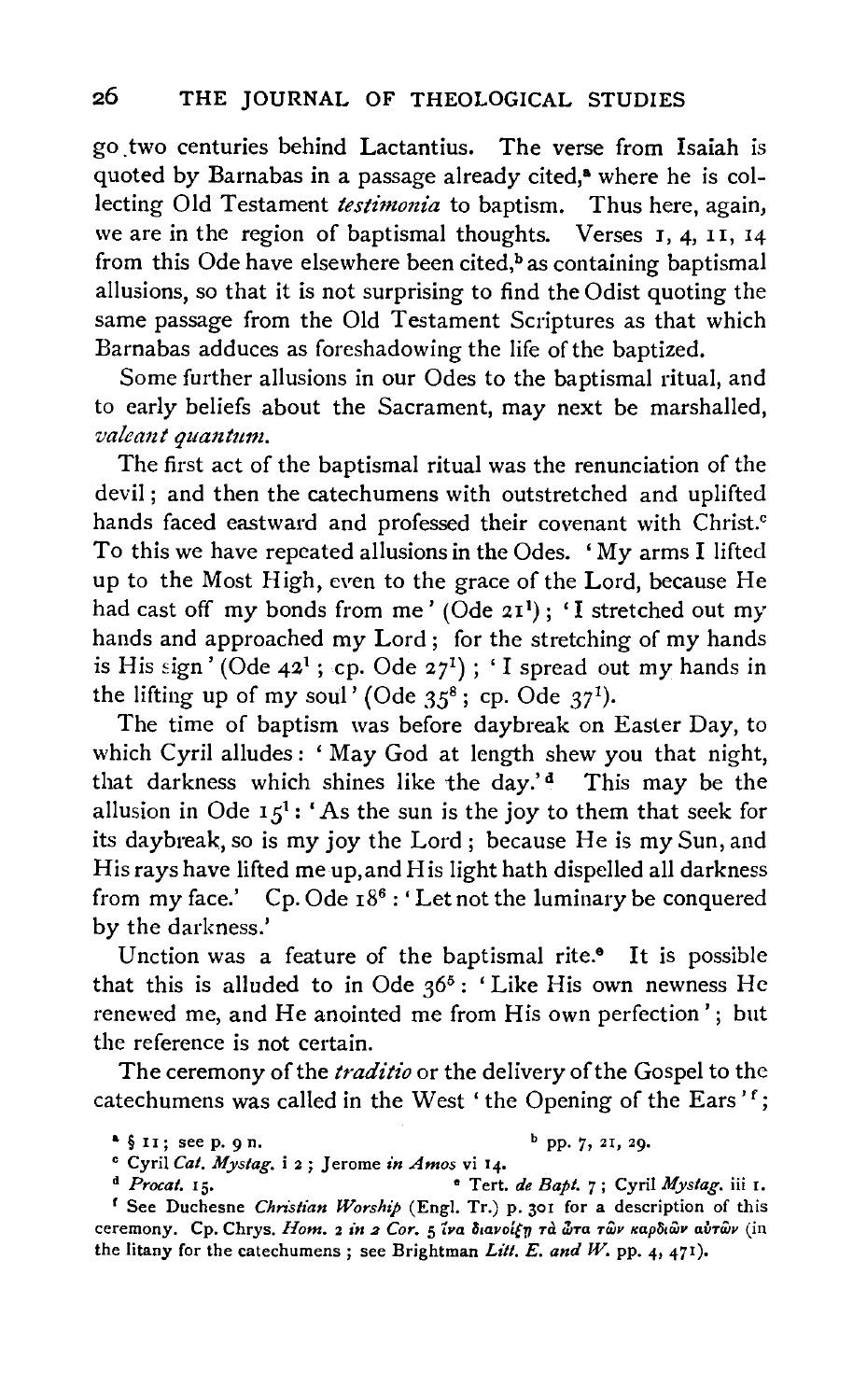and perhaps there is an allusion to some rudimentary form of this at the beginning of Ode 9 : 'Open your ears, and I will speak to you.' The expression is, of course, too vague to build upon, if it stood alone. But there are other phrases in Ode 9 which may be significant. It speaks of *Truth* as a crown : ' blessed are they who set it on their heads; <sup>9</sup> *a stone of great price* is it,' and it goes on to promise that 'all those who have conquered shall be *written* in *His book'.* Now we find in the *Testamentum Domini* that one of the first things the neophyte is taught is the Resurrection, which is described as the *'white stone* upon which is a new name ' of Apoc. ii 17; and there is a prayer in the baptismal *Ordo* of Severus for those who have been called from the darkness of error to the knowledge of *the truth,* that their names may be written in *the book of life.* We are certainly, again, in the region of thoughts very appropriate to the newly baptized, as I think will be acknowledged by any one who reads through Ode 9, with its appeals and its encouragements.

Torches or tapers were placed in the hands of the newly baptized, as they moved in joyful procession. This is explicitly stated by Gregory Nazianzen,<sup>a</sup> and Cyril of Jerusalem calls the torches λαμπάδες *vvμφαγωγίαs.*<sup>b</sup> There is, apparently, an allusion to this in Ode  $25^7$ : 'Thou didst set me a lamp at my right hand and at my left,' a sentence of which neither of the editors of the Odes has offered any explanation, for it explains nothing to refer to Ps. cxxxii 17. This Ode, be it remembered, is the one in which the Odist rejoices that his 'raiment of skin' has been removed, a phrase which, I believe, has been shewn to carry a quite certain baptismal reference.

There are some expressions in the Odes which seem to have reference to the supposed beneficial effect of baptism on the health of the *body.* ' Sicknesses removed from my body,' says the Odist (Ode  $18^3$ ); 'my soul acquired a body free from sorrow or affliction or pains' (Ode  $21^3$ ); 'thy right hand lifted me up and removed sickness from me' (Ode  $25^9$ ); 'limbs that had fallen they (se. the ministers of baptism) straightened and set up: they gave strength for their feebleness' (Ode 6<sup>15</sup>). That such consequences not infrequently followed baptism was believed *(inter alios*) by Augustine<sup>e</sup>; and even in the modern Nestorian office

<sup>a</sup> *Oratio* x1 46. b *Procat.* **i**,  $P$  <sup>c</sup> *De Civ. Dei* XXII viii 4, 5.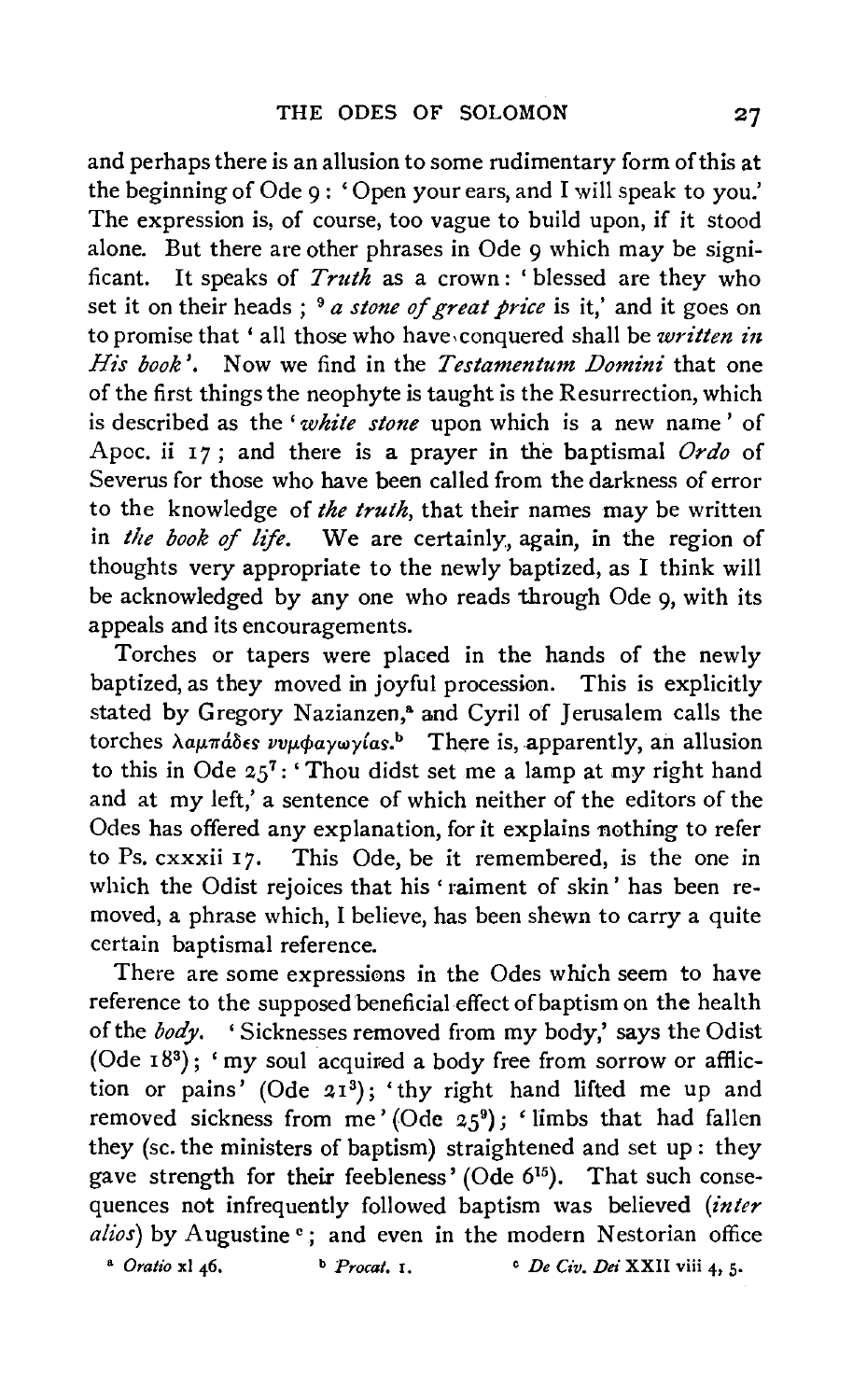for the administration of baptism we find such a thanksgiving as this : ' Praise be unto Thee Who hast healed the diseases of our bodies with the oil and water which Thou hast poured into our wounds, and by Thy Spirit as with a sponge hast wiped off the filth of sin from our souls.' a

Ode *36* is treated by Dr Harnack as one of the many in the collection which contains Christian interpolations. But it is here submitted that the Ode is quite coherent and presents no difficulty, if we regard the singer as speaking throughout, not in the name of God or of Christ, but of the baptized Christian. We have already seen  $\frac{b}{c}$  that the title 'the illuminate' (ver. 3) is one which was commonly used of the baptized ; and the words which precede, though strange to modern ears, do but express the same thing: '[The Spirit] brought me forth before the face of the Lord.' In Syriac literature, it was customary to speak of the Spirit as feminine,<sup>e</sup> as is well known. But the Spirit was also, at times, spoken of as the Mother of the baptized. Thus Ephraim sings in his crude verse<sup>d</sup>: 'The Holy Spirit has brooded in baptism and in mystery has given birth to eagles (virgins and prelates), and to fishes (celibates and intercessors),' i.e. to the more notable of the Christian host. This is an idea similar to that which we find in the *Ordo* of Severus, where prayer is made that the baptismal waters 'sint *spiritalis uterus* nativitatis filiorum corruptionis expertium'.  $\bullet$  The singer of Ode 36<sup>f</sup> is exulting in this new birth.

Allusions to baptism as a new birth may probably be found in two other places: 'I was not their brother, nor was my birth like theirs' (Ode  $28^{14}$ ); and 'All those will be astonished that see me, for of another race am I' ( $\odot$ de  $41^8$ ).

Less recondite, but perhaps not less convincing, are, finally, the passages which speak of union with Christ (cp. Rom. vi  $5$ ): 'His members are with Him . . . I have been united to Him'

& Badger *The Nestorians and their Rituals* ii 200.

<sup>b</sup> p. 5 above. <sup>0</sup> See Burkitt *Early Eastern Christianity* p. 89.

<sup>d</sup>*Epiphany Hymns* viii 16.

<sup>e</sup> Cp. Cyr. Cat. Mystag. ii 4 τι σωτήριον εκείνο ύδωρ και τάφος ύμεν εγένετο και μήτηρ.

<sup>f</sup> With Ode  $36<sup>7</sup>$  'my heart poured forth as it were a gushing stream of righteousness' we may compare Narsai (l. c. p. 40) who speaks of the 'mortal in whose mouth is set a mighty spring'.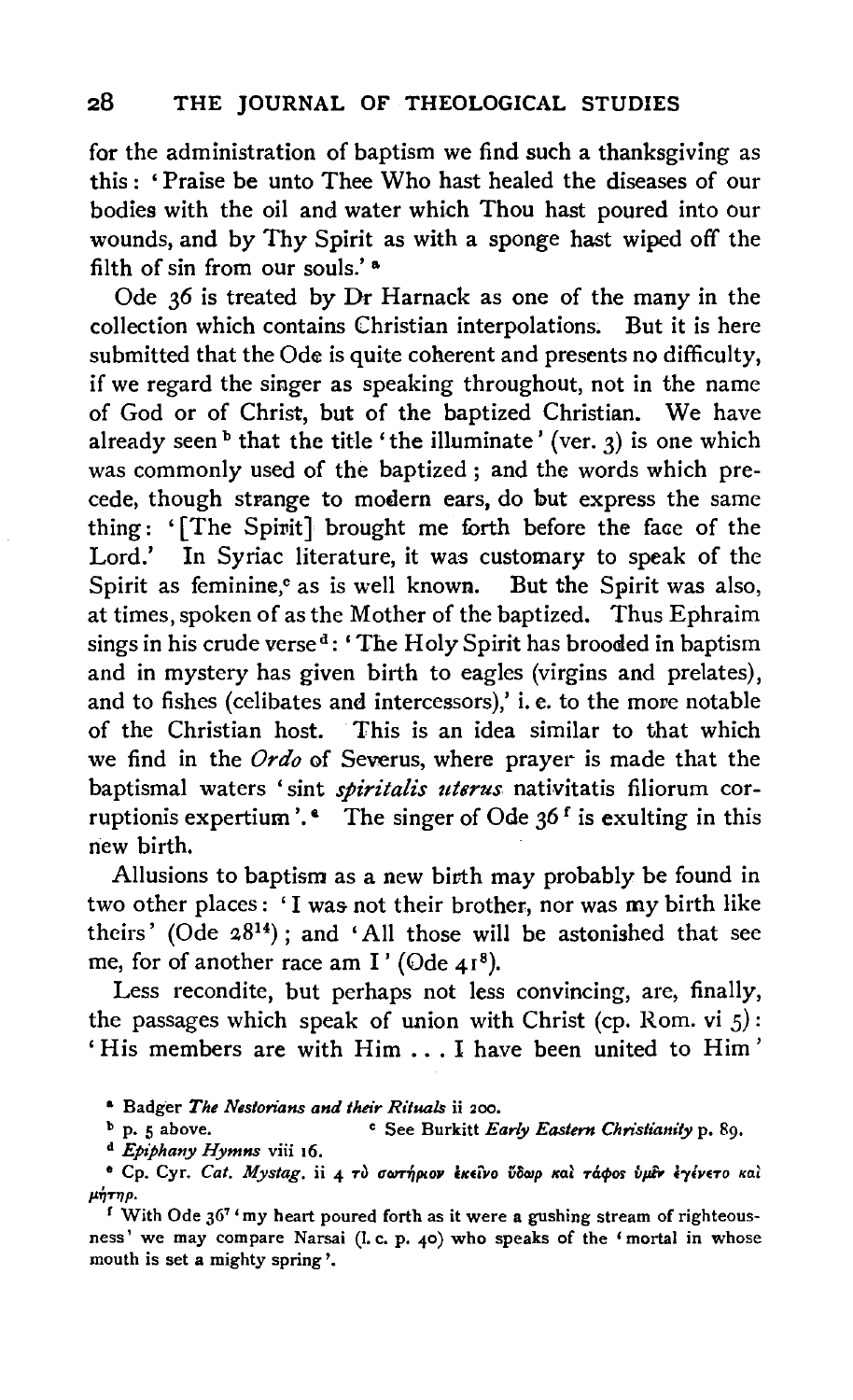(Ode  $3^8$ ); 'They were to me as my own members, and I was their Head' (Ode  $17^{14}$ ); 'they shall not be deprived of my Name for it is with them' (Ode  $8^{22}$ ); and we may also compare Ode  $17<sup>4</sup>$ : 'I received the face and the fashion of a new person.'

My thesis, then, is that the 'Odes of Solomon' are a collection of hymns, packed with allusions to baptism, and comparable to Ephraim's Hymns on the Epiphany. The use of the word *baptism* is avoided (Ephraim does not scruple to employ it), perhaps because of the *disciplina arcani* which guarded the Christian mysteries.• But I believe that there may be found in *every* Ode some allusion to the privileges, the joys, the hopes, of the baptized, to the ceremonies of the baptismal ritual, or to the passages of the Old Testament which were believed to typify Christian baptism. I would specially direct attention to the circumstance that several of the most enigmatical phrases in the Odes are patient of ·explanation by this clue ; e. g. the 'raiment of skin' in Ode *25,* .the Dragon in Ode 22, the 'circumcision', 'Paradise', and 'fruit-bearing' of Ode 11, with the quotations from Isaiah in Ode 17 and from Ezekiel in Ode 6.

Perhaps we ought to ask why these pieces are called ' Odes ' in the catalogues and in *Pistis Sophia,* in contradistinction to the ' Psalms' of Solomon with which they are associated. ' Psalms' and 'Hymns' and 'Spiritual Odes' are enumerated in Eph. v I9 and Col. iii  $16^b$ ; 'Psalms' being apparently the canonical songs of the Hebrews, as contrasted with other sacred songs. But ' Odes ' are not necessarily uncanonical. The ' Song of Moses' in Apoc. xv  $\alpha$  and the 'Song of the Lamb' are  $\phi$  $\delta a$ , and this term is regularly applied to the nine great 'Odes' or 'Canticles' of the Eastern Church. There is an interesting reference to Psalms and Odes in Eusebius, $\circ$  in an extract which is probably from Hippolytus: 'How many Psalms and Odes written by the faithful brethren from the beginning hymn Christ as the Word of God, speaking of Him as Divine.' . This would serve well as a description of our collection; Odes  $7, 12, 15, 16$  being specially emphatic in their commemoration of the doctrine of the Word. But, although the Church naturally called these beautiful poems

<sup>&</sup>lt;sup>a</sup> The word 'baptism', however, is rare in Syriac theological literature, the expression 'the sign' being generally used in its stead.

 $\overrightarrow{b}$  See Lightfoot *in loc*,  $\overrightarrow{c}$  *H. E. v. 28.*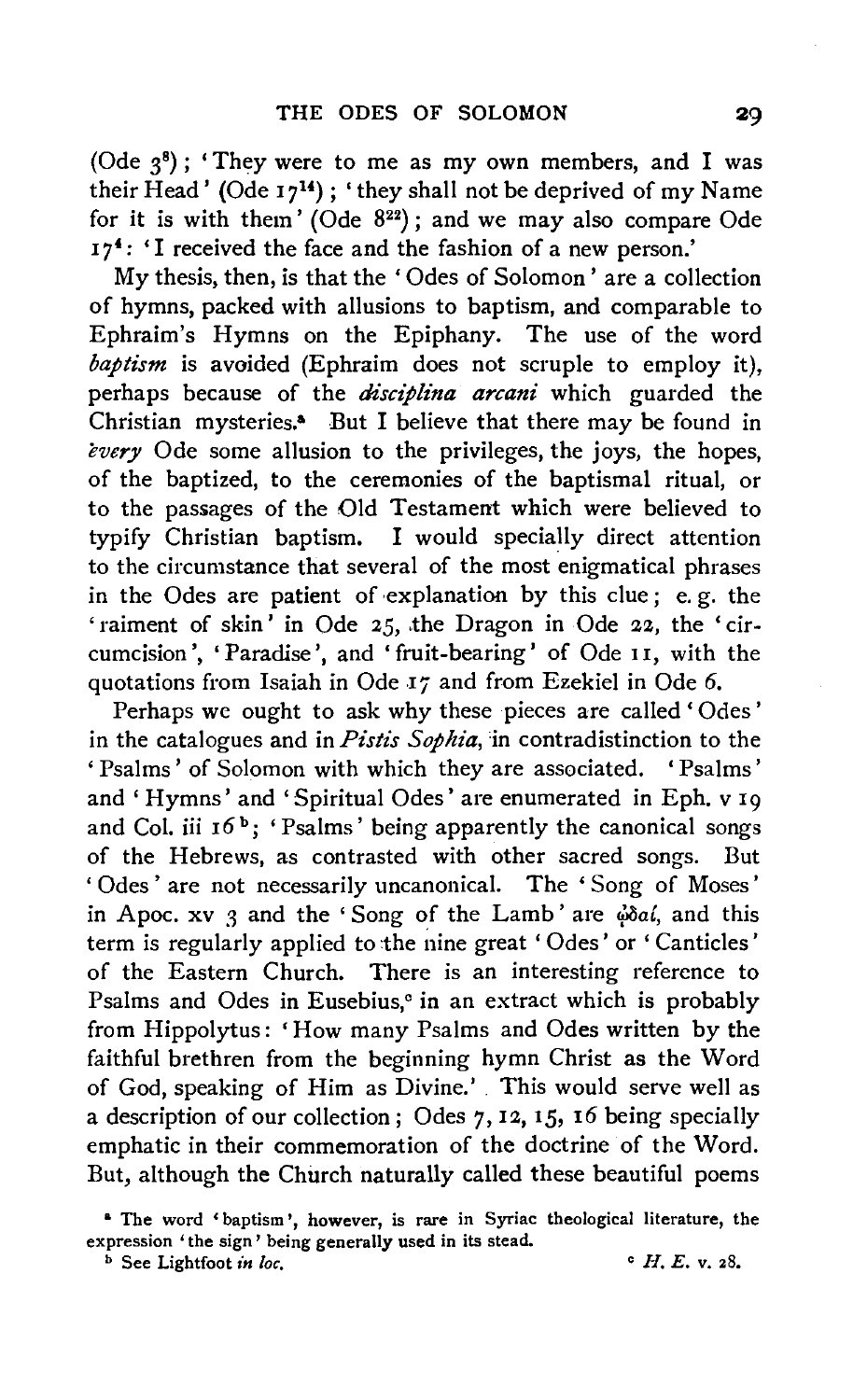'Odes' (the same title which she gave to *Magnificat* and *Nunc Dimittis),* the original author would have made no distinction between 'Psalms' and 'Odes'. For him these ' Psalms of the Lord' (Ode 26) which are' Psalms of Thy Truth' (Ode 14) may equally be called 'Odes of His Rest' (Ode 26).

The Syriac MS from which Dr Harris has given us these hymns is defective at the beginning, and we cannot tell what title it prefixed to the collection. But it is clear from the quotations in *Pistis Sophza* and in Lactantius that they were called 'Odes of *Solomon'*, although why they should have been given his name is not apparent. Certainly, they have no affinity with the Judaic 'Psalms of Solomon', with which they were associated in the Stichometries, and in Dr Harris's manuscript, probably for no other reason than supposed identity of authorship.

That Solomon composed 1005 'Odes' is the statement of I Kings iv 32, and it was perhaps not unnatural that the Odes of the Baptized, newly admitted to the Church, of which he was believed to have sung in mystic phrases in the Song of Songs *(agua doudrwv)*, should be called after him. His authority over the demoniacal powers of evil was a Jewish belief that lingered long in Christendom, and it may even be that the virtue of 'Solomon's seal' was associated by Christian simplicity with that of the seal of baptism. But this is mere speculation. The difficulty as to the ascription of these Odes to Solomon remains, whether we regard them, with Dr Harris, as private hymns of the spirit,<sup>8</sup> or the view of their composition which is here adopted, be accepted.

There is a rubrical direction in the *Testamentum Domini,* in the Morning Office there given,<sup>b</sup> which not improbably contains a reference to one of our Odes. It runs : ' Let them sing Psalms and four Hymns of praise, one by Moses, *and of Solomon,* and of the other prophets. Thus : little singing-boys, two virgins, three deacons, three presbyters. And so let the hymn of praise be said by the bishop or by one of the presbyters.' The editor (Bishop Maclean) in his note upon this, points out that the Hymns of Moses are the well-known Songs of Exod. xv 1-21 and Deut.  $xxxii$   $1-43$ , while the Hymns of the prophets are pre-

 $\frac{a}{b}$  I. c. p. 8.

b p. 81 of the English edition by Cooper and Maclean.